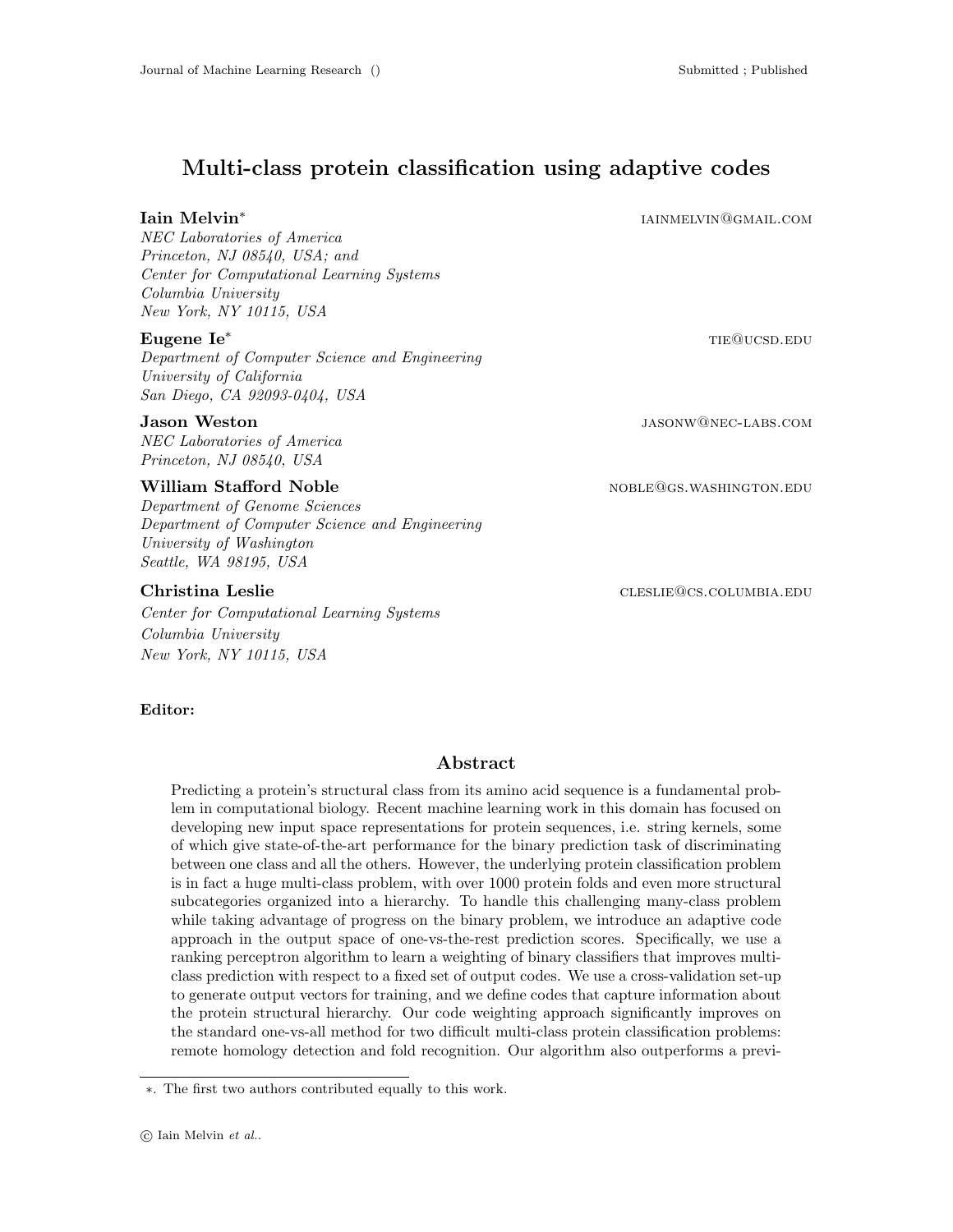ous code learning approach due to Crammer and Singer, trained here using a perceptron, when the dimension of the code vectors is high and the number of classes is large. Finally, we compare against PSI-BLAST, one of the most widely used methods in protein sequence analysis, and find that our method strongly outperforms it on every structure classification problem that we consider.

Supplementary data and source code are available at http://www.cs.columbia.edu/ compbio/adaptive.

Our adaptive code algorithm is used in a newly deployed protein fold recognition web server available called SVM-Fold, available at http://svm-fold.c2b2.columbia.edu.

Keywords: Multi-class classification, error-correcting output codes, structured outputs.

## 1. Introduction

Numerous statistical and supervised learning methods have been developed for detecting protein structural classes from primary sequence information alone. These methods can be categorized into three major types of approaches: pairwise sequence comparison algorithms (Altschul et al., 1990; Smith and Waterman, 1981), generative models for protein families (Krogh et al., 1994; Park et al., 1998), and discriminative classifiers (Jaakkola et al., 2000; Leslie et al., 2002b; Liao and Noble, 2002; Ben-Hur and Brutlag, 2003; Saigo et al., 2004). Many recent studies (see e.g. Leslie et al. (2004)) have shown that discriminative classifiers such as support vector machines (SVMs) used with appropriate sequence representations outperform the other two types of protein classification methods in the context of binary classification, i.e. prediction of whether a sequence belongs to a particular structural class or not. The binary classification performance of semi-supervised discriminative methods, which incorporate unlabeled protein sequence data into the learning algorithm, is particularly strong (Kuang et al., 2005; Weston et al., 2005). However, it is uncertain how best to leverage these accurate binary classifiers to solve the more important multi-class problem of classifying protein sequences into one of a vast number structural classes. Currently, for example, the manually curated Structural Classification of Proteins (SCOP, Murzin et al. (1995)) contains more than 1000 distinct 3D conformation classes called folds and even more structural subcategories (protein superfamilies and families). This complex prediction task provides a challenging problem for multi-class algorithms.

In the machine learning literature, two main strategies have been devised to tackle multi-class problems (reviewed in Rifkin and Klautau (2004)): formulating multi-class optimization problems that generalize binary classifiers like support vector machines (Vapnik, 1998; Weston and Watkins, 1999), or reducing multi-class problems to a set of binary classification problems and processing the output vectors of binary predictions to obtain a multi-class prediction (Allwein et al., 2000; Dietterich and Bakiri, 1995). The difficulty with the first method is that one usually ends up with a complex optimization problem that is computationally expensive. We therefore focus on the second, more computationally tractable approach, which encompasses standard methods like one-vs-all, all-vs-all, and error-correcting output codes. By "one-vs-all," we refer to the procedure of training  $N$ one-vs-the-rest real-valued classifiers to obtain a length-N output vector and testing new examples by predicting the class with the largest binary prediction score. All-vs-all is similar, except that one trains all pairwise binary classifiers to obtain a length  $N(N-1)/2$ output vector (Allwein et al., 2000). In error-correcting output codes (ECOC), one rep-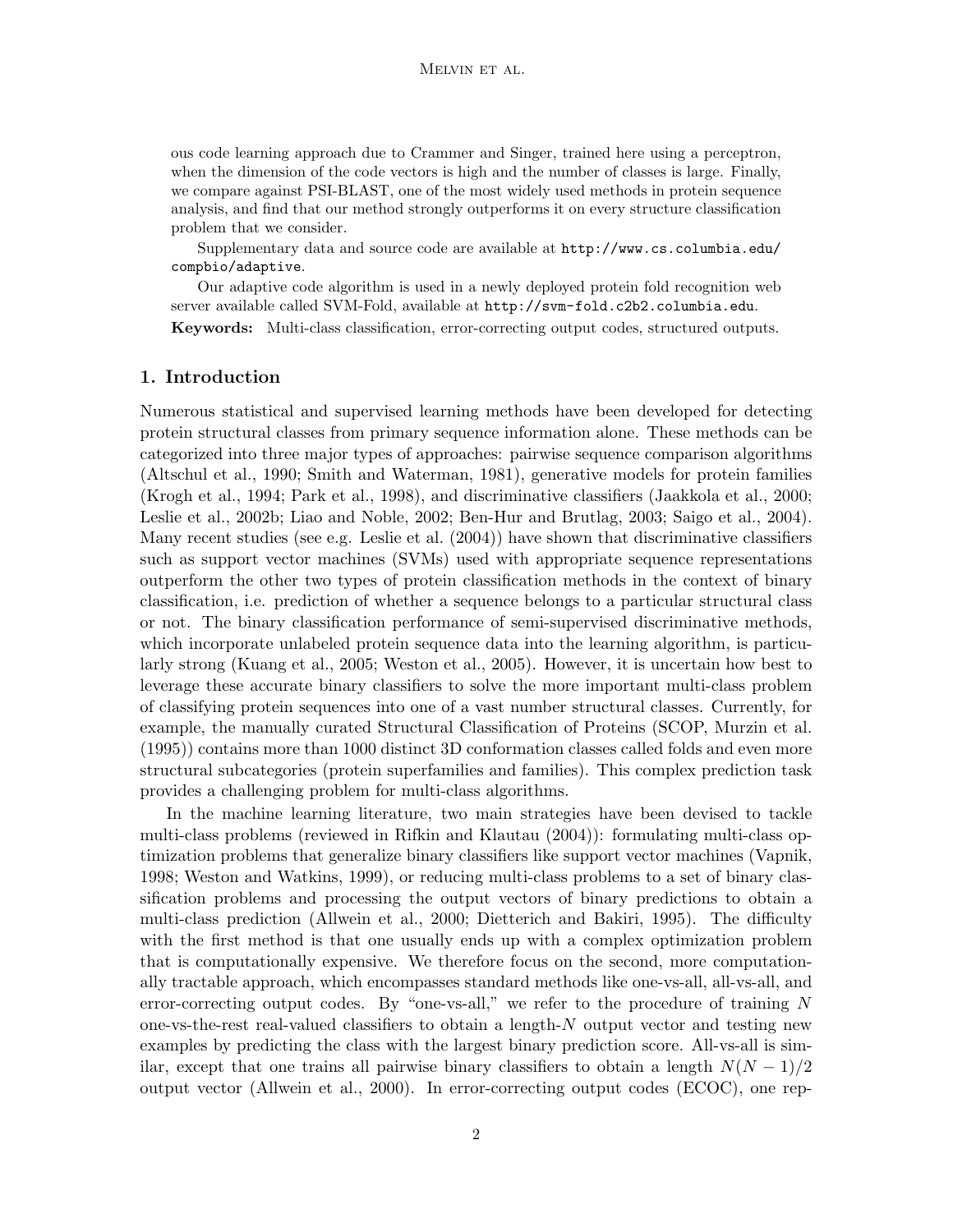resents different classes by binary vectors, called output codes, in the output vector space and predicts the class based on which output code is closest to the binary output vector for the example (Dietterich and Bakiri, 1995; Crammer and Singer, 2000). Despite the wide range of proposed multi-class solutions, a recent empirical study suggests that the simple one-vs-all approach performs as well or better than all other methods in most cases (Rifkin and Klautau, 2004).

One failing of one-vs-all is that it assumes that the prediction scores of the component binary classifiers are comparable, so that the individual classifier with the largest prediction corresponds to the best class. This assumption is often invalid in practice. One proposed remedy for SVM classifiers in particular is to fit a sigmoid function to the predicted margins for each classifier (Platt, 1999). After this procedure, the output probabilities rather than the margins are compared in one-vs-all. However, in many applications, the training data may be insufficient to fit the sigmoids accurately, or the sigmoids may be poor models for the margin distributions. Moreover, one-vs-all and the other standard output vector approaches do not take advantage of known relationships between classes, such as hierarchical relationships in the protein structural taxonomy, although there has been some recent work on hierarchical classification (Dekel et al., 2004; Cesa-Bianchi et al., 2006; Barutcuoglu et al., 2006). We further note that within the Bayesian learning community, alternative probabilistic strategies have been proposed for the multi-class problem, for example the multinomial probit model for multi-class Gaussian process classification (Girolami and Rogers, 2006).

In this work, we present a simple but effective multi-class method for protein structural classification that combines the predictions of state-of-the-art one-vs-the-rest SVM protein classifiers by supervised learning in the output space. In order to solve the problem that prediction scores from different classifiers are not on the same scale, we pose an optimization problem to learn a weighting of the real-valued binary classifiers that make up the components of the output vector. Instead of using ad hoc output codes as in ECOC, we design codes that are directly related to the structural hierarchy of a known taxonomy, such as SCOP, with components that correspond to fold, superfamily, and family detectors. We use a cross-validation set-up to generate output vectors as training data for learning weights, which we accomplish with a simple ranking perceptron approach. We note that Rätsch et al. (2002) considered a more general and difficult problem of adapting codes and embeddings, that is, learning both the code vectors and the embedding of the vector of prediction scores in output space via a non-convex optimization problem. In addition, Crammer and Singer (2000) formulated another more general problem of learning a mapping of all inputs to all outputs. By restricting ourselves to the simpler problem of reweighting the output space so that our fixed codes perform well, we are able to define a convex large-margin optimization problem that is tractable in very large-scale settings. We can also choose which loss function we wish to optimize. For example, in protein classification, we can use the balanced loss, so that performance on the large classes does not dominate the results.

The rest of the paper is organized as follows. In Section 2, we provide background on the protein classification problem, including our choice of base classifiers and construction of hierarchical codes. We then present our algorithmic approach for learning code weights in the output space using the ranking perceptron, describe different perceptron update rules, and compare to the code learning method of Crammer and Singer (2000) and other related work in Section 3. We provide large-scale experimental results on the multi-class remote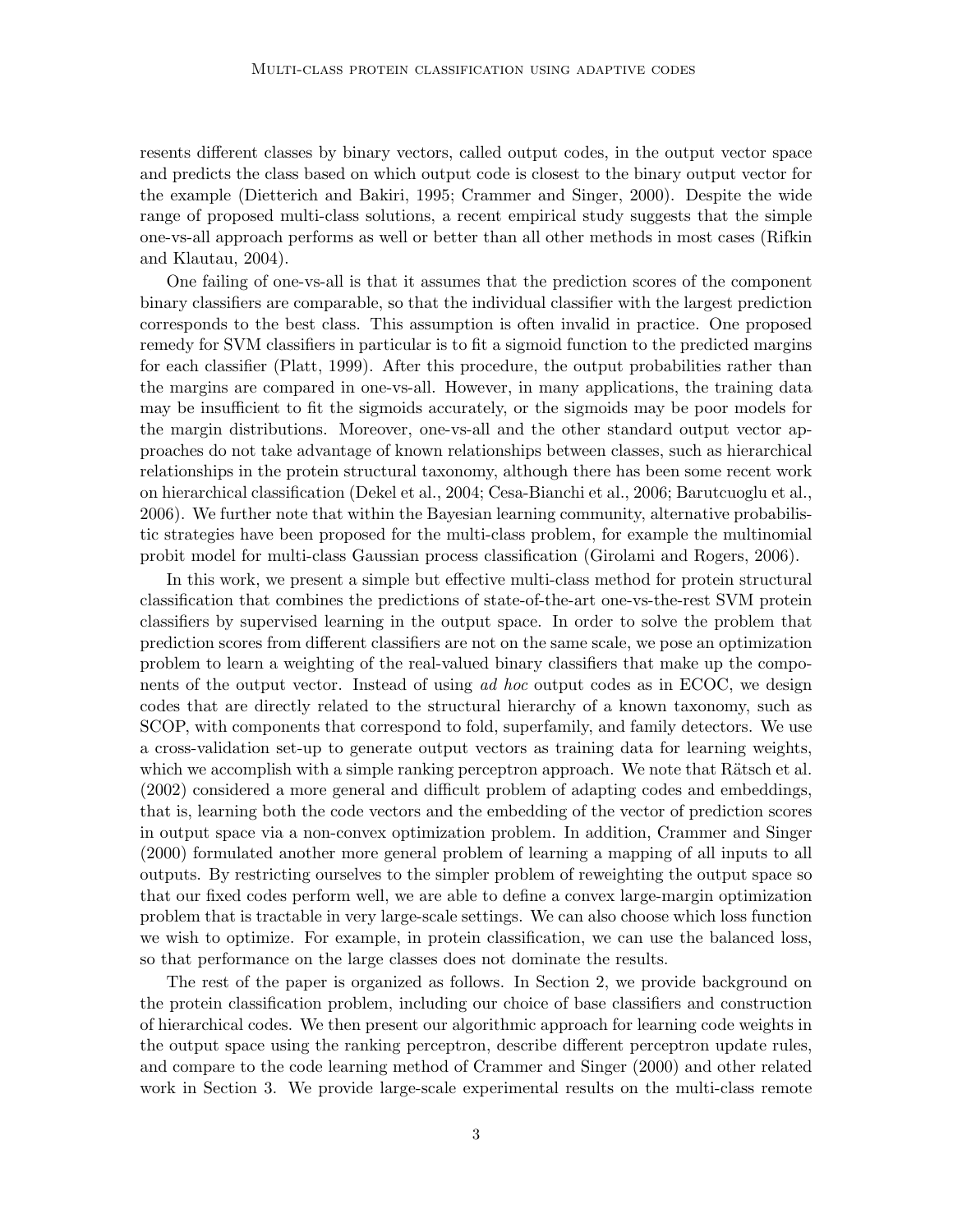### Melvin et al.

homology detection and fold recognition problems in Section 4, comparing our approach with a number of alternatives: standard one-vs-all, sigmoid fitting, PSI-BLAST (Altschul et al., 1997) used in a nearest neighbor approach to make multi-class predictions, and a perceptron version of Crammer and Singer's code learning method. We find that our adaptive code approach significantly outperforms one-vs-all in both multi-class problem settings and over all choices of code elements. We also strongly outperform PSI-BLAST for every structural classification problem that we consider. Finally, we find that our code learning algorithm obtains significantly better results than the higher capacity scheme of Crammer and Singer in the setting where the number of classes and dimension of the output space are both high. The current work is an expanded version of a conference proceedings paper (Ie et al., 2005). For this version, we have provided a much larger-scale experimental validation, added results on the fold recognition problem, introduced improved perceptron update rules and extended code vectors, and included a comparison with the Crammer and Singer method.

# 2. Background on protein classification: problems, representations, and codes

## 2.1 Remote homology detection and fold recognition



Figure 1: Two protein classification problems. (Left) In the SCOP database, we simulate the remote homology detection problem by holding out a test family (shown in dark gray) from a superfamily and using the other families as positive training data (shown in light gray). The task is to correctly predict the superfamily or fold membership of the held-out sequences. (Right) We simulate the fold recognition problem by holding out a test superfamily (dark gray) from a fold and using the other superfamilies as training data (light gray). The task is to correctly recognize the fold of the held-out sequences.

Protein classification is the prediction of a protein's structural class from its primary sequence of amino acids. This prediction problem is of fundamental importance in computational biology for a number reasons. First, a protein's structure is closely linked to its biological function, so knowledge of the structural category can allow improved prediction of function. Moreover, experimental methods for determining the full 3D structure of a protein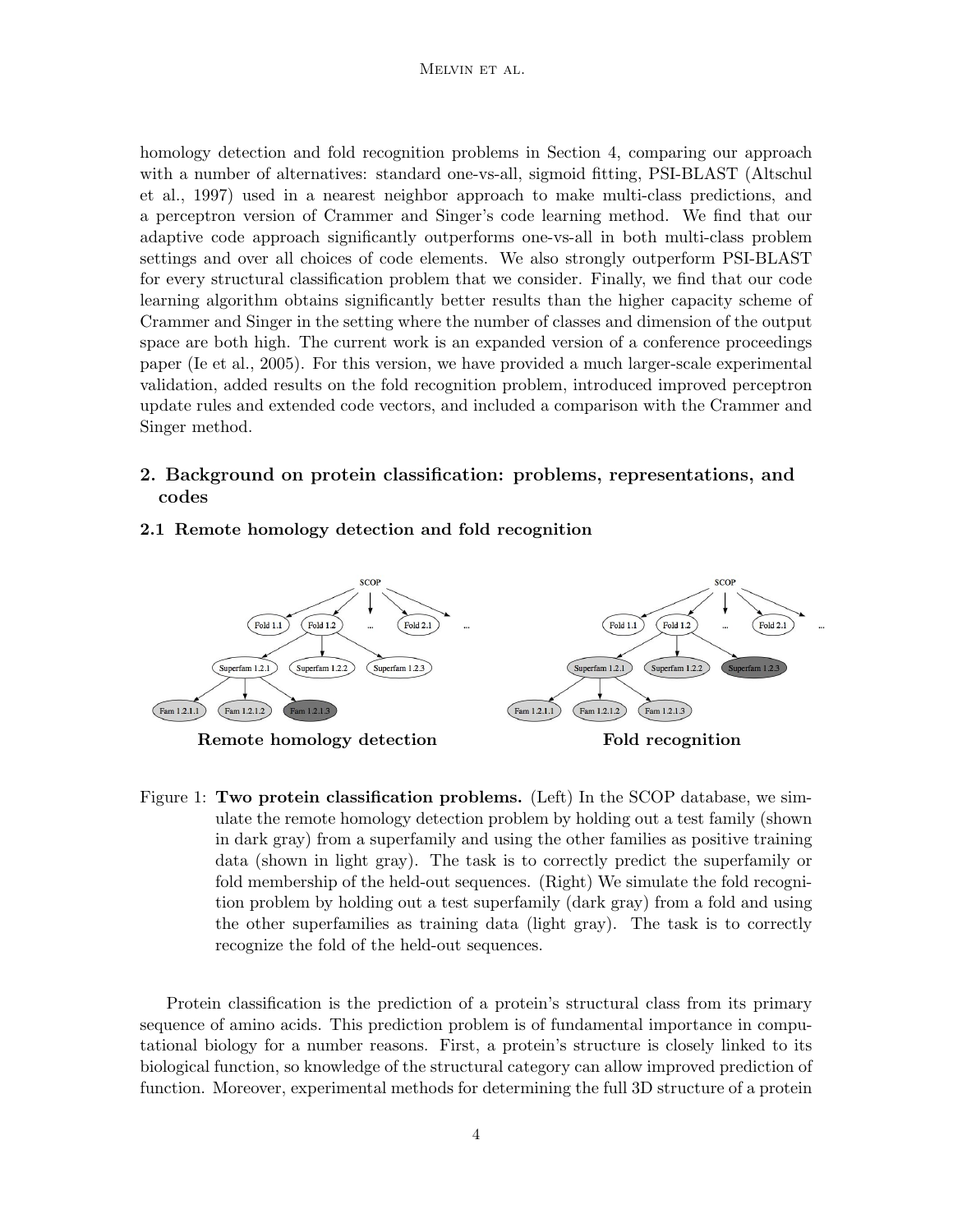(X-ray crystallography, NMR) are time consuming and difficult and cannot keep pace with the rapid accumulation of unannotated protein sequences from newly sequenced genomes. Indeed, the complete repository of known protein structures, deposited in the Protein Data Bank, contains just 27K structures, while there are about 1.5M protein sequences in the Non-redundant Database of protein sequences. Second, prediction of a protein sequence's structural class enables the selection of a template structure from the database, which can then used with various comparative modeling techniques to predict a full 3D structure for the protein. Predicted structures are important for more detailed biochemical analysis and in particular for drug design. Note that template-based modeling approaches far outperform ab initio techniques for protein structure, i.e., methods that search for conformations that optimize an energy function without any template structure.

In this work, we focus on two protein classification problems that are considered unsolved in the structural biology community: remote homology detection and fold recognition. In remote homology detection, we wish to recognize when a new protein sequence has a distant evolutionary relationship to a protein sequence in a database (e.g., one whose structure is known). Due to a distant common ancestor, the protein sequences exhibit subtle sequence similarities (remote homology) that cannot generally be detected by statistical, alignmentbased methods (Altschul et al., 1990, 1997). In fold recognition, we wish to recognize when a new protein sequence will exhibit the same fold as a protein from the structure database, even is there is no evidence of any evolutionary relationship between the proteins.

We base our experiments on SCOP, a manually curated hierarchical classification system for known protein structures. At the top level of the hierarchy are SCOP folds, consisting of sequences that have the same general 3D structural architecture. SCOP folds are divided into superfamilies, containing sequences that are at least remotely homologous (evolutionarily related). Each superfamily is further divided into families, consisting of homologous sequences with an easily detectable level of sequence similarity. We can design experiments based on the SCOP hierarchy to test performance on both the remote homology detection and the fold recognition problem, as depicted in Figure 1.

#### 2.2 Profile-based fold, superfamily and family detectors

For our base binary classifiers, we use profile-based string kernel SVMs (Kuang et al., 2005) that are trained to recognize SCOP fold, superfamily, and family classes. We call these trained SVMs *fold detectors, superfamily detectors*, and *family detectors*. The profile kernel is a function that measures the similarity of two protein sequence profiles based on their representation in a high-dimensional vector space indexed by all  $k$ -mers ( $k$ -length subsequences of amino acids). A sequence profile is based on a multiple alignment of protein sequences to the input sequence and simply refers to the position-specific distribution of amino acids estimated from each column of the alignment. Intuitively, we use each  $k$ -length window of the sequence profile to define a *positional mutation neighborhood* of k-mers that satisfy a likelihood threshold, and the underlying feature map counts the k-mers from all the positional neighborhoods.

Specifically, for a sequence x and its sequence profile  $P(x)$ , the positional mutation neighborhood at position j and with threshold  $\sigma$  is defined to be the set of k-mers  $\beta =$  $b_1b_2 \ldots b_k$  satisfying a likelihood inequality with respect to the corresponding block of the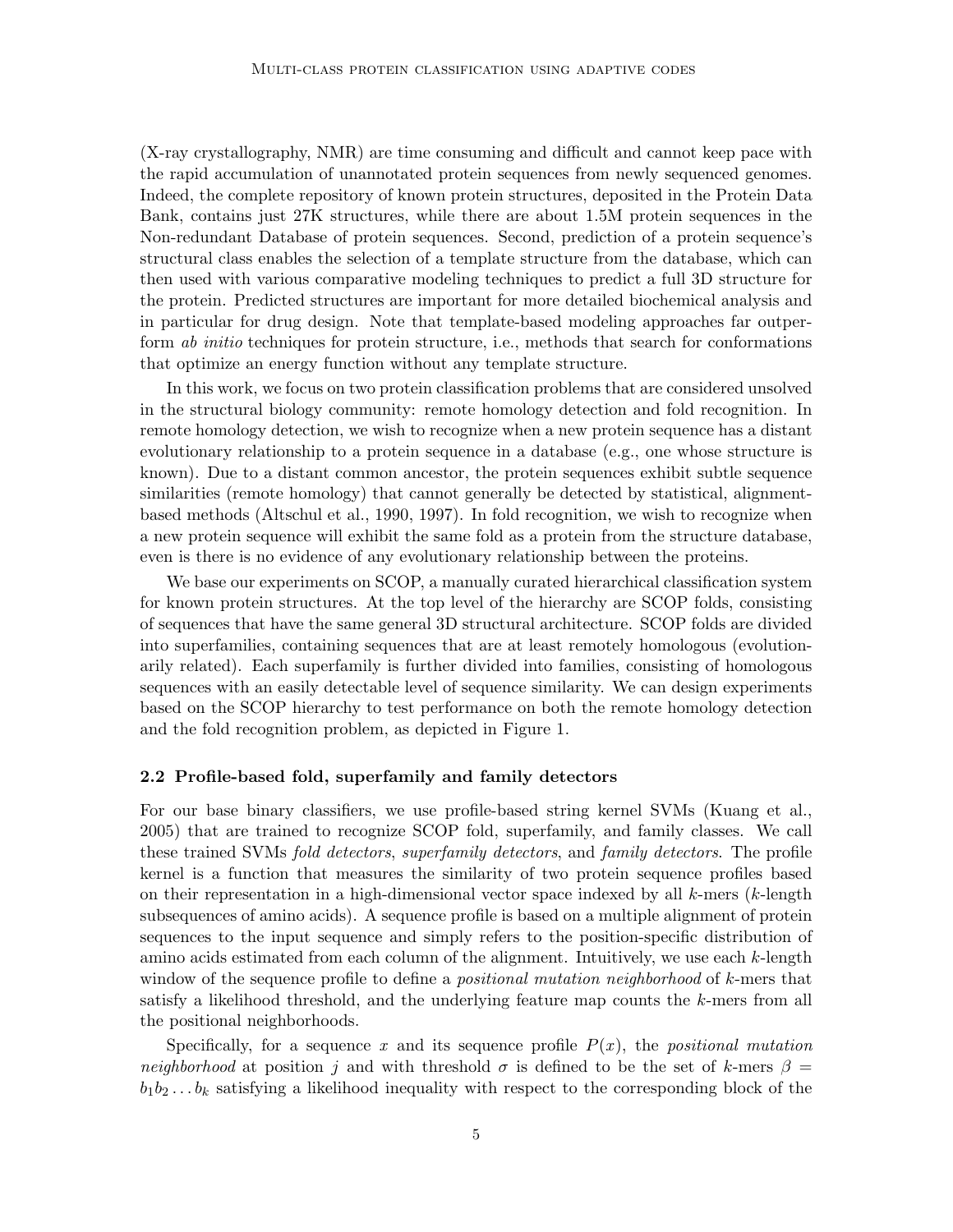profile  $P(x)$ , as follows:

$$
M_{(k,\sigma)}(P(x[j+1:j+k])) =
$$
  

$$
\{\beta = b_1 b_2 \dots b_k : -\sum_{i=1}^k \log p_{j+i}(b_i) < \sigma\}.
$$

Note that the emission probabilities,  $p_{j+i}(b), i = 1...k$ , come from the profile  $P(x)$ ; for notational simplicity, we do not explicitly indicate the dependence on  $x$ .

We now define the profile feature mapping as

$$
\Phi^{\text{Profile}}_{(k,\sigma)}(P(x)) = \sum_{j=0...|x|-k} (\phi_{\beta}(P(x[j+1:j+k])))_{\beta \in \Sigma^k})
$$

where the coordinate  $\phi_{\beta}(P(x[j+1:j+k])) = 1$  if  $\beta$  belongs to the mutation neighborhood  $M_{(k,\sigma)}(P(x[j+1:j+k]))$ , and otherwise the coordinate is 0. The profile kernel between two protein sequences, i.e. the inner product of feature vectors, can be efficiently computed from the original pair of profiles using a trie data structure (Kuang et al., 2005).

The use of profile-based string kernels is an example of semi-supervised learning, since unlabeled data in the form of a large sequence database is used in the discrimination problem (specifically, to estimate the probabilistic profiles).

A large variety of kernels have been designed specifically for protein sequences (e.g., (Jaakkola et al., 2000; Liao and Noble, 2002; Leslie et al., 2002a,b; Weston et al., 2005; Saigo et al., 2004; Ben-Hur and Brutlag, 2003; Rangwala and Karypis, 2005)). For this work, we selected the profile kernel because it is state-of-the-art. However, we have no reason to suspect that our primary conclusions regarding various multi-class classification methods depend on the choice of kernel function.

## 2.3 PSI-BLAST family detectors

PSI-BLAST (Altschul et al., 1997) is a widely used sequence comparison algorithm that builds a probabilistic profile around a query sequence, based on iterative alignment to database sequences. The resulting profile is then used to evaluate pairwise sequence similarities between the query and target sequences in the database. PSI-BLAST reports the significance of the similarity as an E-value (defined as the expected number of times that a similarity as strong or stronger than the observed similarity would be observed in a random protein sequence database of the given size), based on a profile-sequence alignment score. In theory, the E-value calculation makes PSI-BLAST results from different queries comparable to each other.

In this work, we use PSI-BLAST as a baseline method for comparison as well as a tool for generating sequence profiles for the profile kernel. In addition, we use PSI-BLAST to define an additional set of base classifiers for extended components of the output vectors in our multi-class approach.

For a given input sequence, we compute 1.0 - (the smallest PSI-BLAST E-value from the input sequence to training proteins in the family) and use this value as the component for the PSI-BLAST family detector in the discriminant vectors. Sequences with high similarity to one of the training sequences in the family receive a prediction score close to 1; if the E-value is highly insignificant, the score will be negative and large.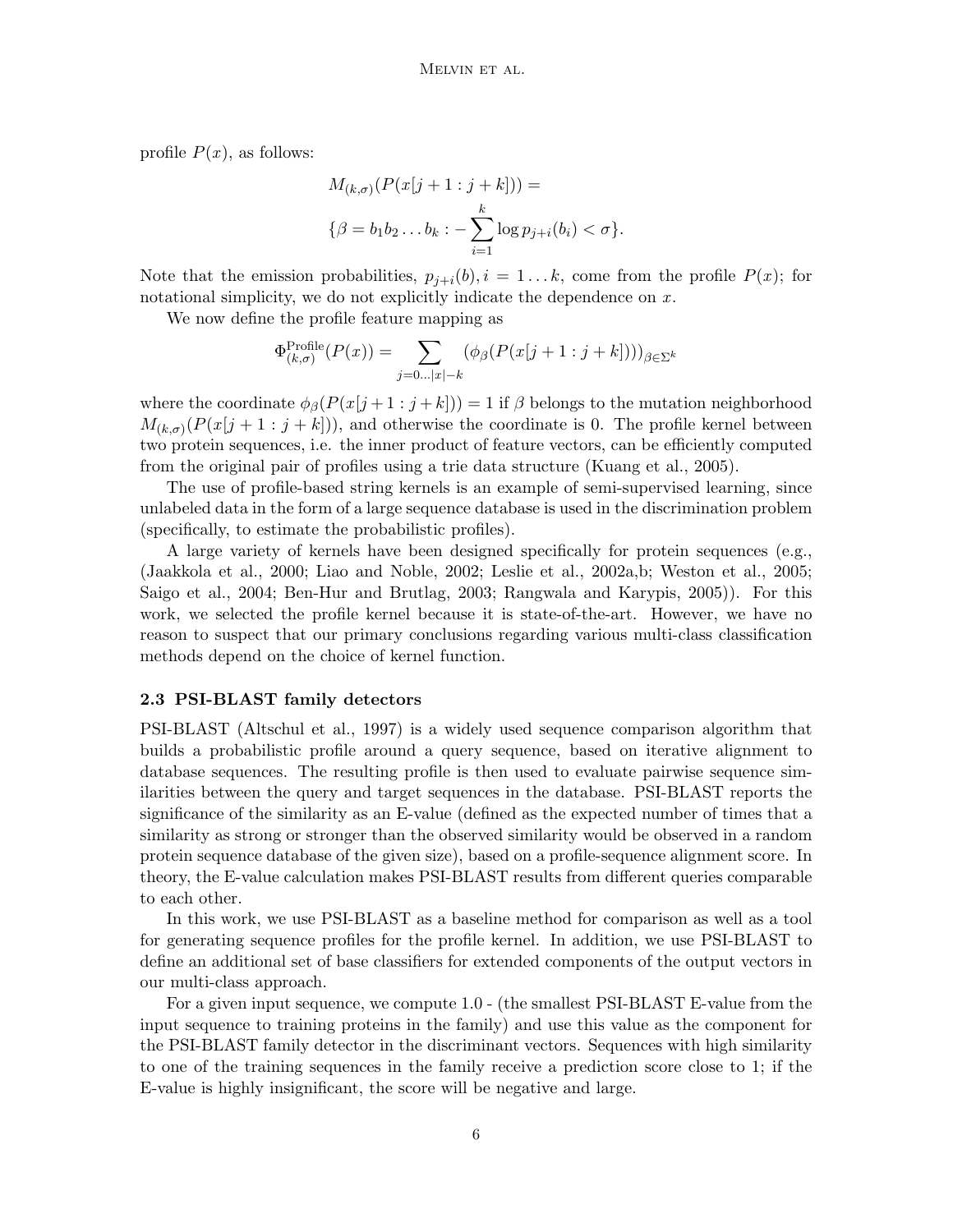#### 2.4 Output vectors and codes

To incorporate hierarchical labels into our output representation, we simply concatenate into a single output vector the one-vs-the-rest classification scores for classes at all relevant levels of the hierarchy. For example, in either the remote homology detection or fold recognition setting, both fold and superfamily detectors may be relevant for making fold-level predictions on test examples. Suppose the number of superfamilies and folds in a SCOPbased data set is  $k$  and  $q$  respectively. Then the real-valued output vector for each test sequence x would be  $\bar{f}(x) = (f_1(x),...,f_{k+q}(x))$ , where the  $f_i$  are binary SVM superfamily or fold detectors trained using profile string kernels as described above. One can also extend the output vector to include binary family detectors. More generally, in this work we consider code elements that correspond to binary class detectors at the same level in the hierarchy as the target class (e.g. the fold level for fold predictions) as well as sublevels of the target class.

In the same output space, we define binary vectors that represent the hierarchical labels relevant for the problem. For the fold-level prediction example above, we define for superfamily classes  $j \in \{1, ..., k\}$  the code vectors  $\mathbf{C}_j = (\text{superfam}_j, \text{fold}_j)$ , where superfam<sub>j</sub> and fold<sub>i</sub> are vectors with length equal to the number of known superfamilies  $(k)$  and folds  $(q)$ , and each of these two vectors has exactly one non-zero component corresponding to structural class identity.

Our main idea is to learn a weight vector  $\mathbf{W} = (W_1, \ldots, W_{k+q})$  to perform multi-class predictions with the weighted code prediction rule,  $\hat{y} = \arg \max_j (\mathbf{W} * \vec{f}(x)) \cdot \mathbf{C}_j$ , where  $\mathbf{W} * \vec{f}(x)$  denotes component-wise multiplication. In the next section, we describe how to learn  $W$  by using a ranking perceptron with a cross-validation set-up on the training set, and we develop update rules suited to the hierarchical problem.

### 3. Multi-class algorithms

### 3.1 Motivation: optimizing weights in output space

Given a fixed set of binary codes  $\mathbf{C}_j$  and real-valued output vectors  $\vec{f}(x)$  in the same output space  $\mathbb{R}^N$  (see Section 2.4 for an example where  $N = k + q = \text{\# folds} + \text{\#superfamilies}$ ), we want to adapt the coding system by learning a weight vector W so that the multi-class prediction rule  $\hat{y} = \arg \max_j (\mathbf{W} * \vec{f}(x)) \cdot \mathbf{C}_j$  gives good empirical loss on the training data and generalizes well.

To learn W, we first propose a hard margin optimization problem as

$$
\min_{\mathbf{W}} ||\mathbf{W}||_2^2, \tag{1}
$$

subject to

$$
(\mathbf{W} * \vec{f}(x_i)) \cdot (\mathbf{C}_{y_i} - \mathbf{C}_j) \ge 1, \ \forall j \neq y_i.
$$

Intuitively, our problem is to find an optimal weighting of the output vector elements such that the re-weighted embedding of examples in the output space  $\mathbb{R}^N$  will exhibit a large margin between correct and incorrect codes.

We use the ranking perceptron to find an approximate solution to this optimization problem, though a structured SVM approach (see Section 3.4.4) is also possible. Since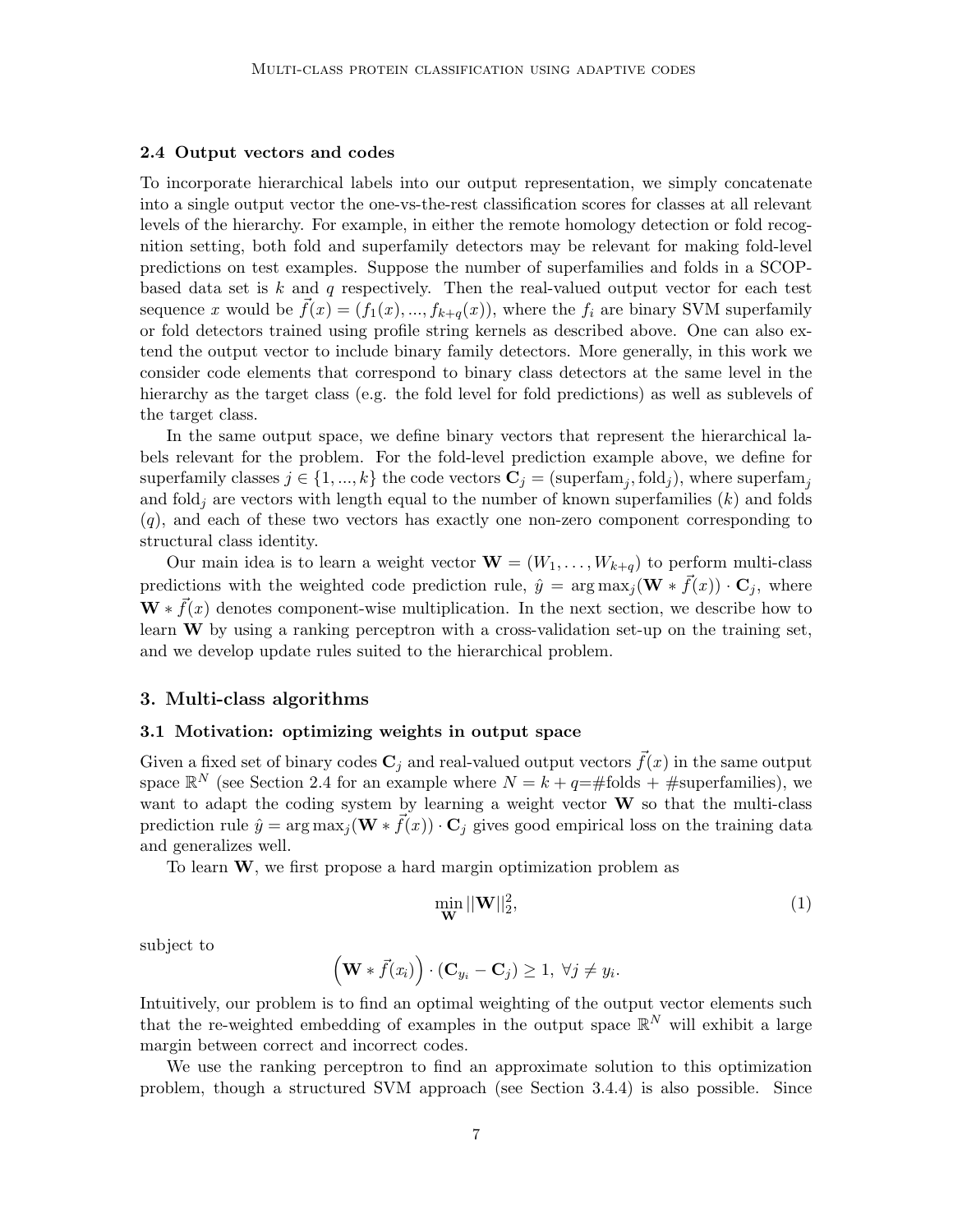| (A) Code weights learning                                                                                                               | (B) Class prediction                                              |
|-----------------------------------------------------------------------------------------------------------------------------------------|-------------------------------------------------------------------|
| 1: Define $F(x,y) = \mathbf{W} \cdot (\bar{f}(x) * \mathbf{C}_y)$                                                                       | 1: Define $F(x,y) = \mathbf{W} \cdot (\vec{f}(x) * \mathbf{C}_n)$ |
| 2: Input $\nu$ :                                                                                                                        | 2: Input $\mathbf{W}, x_i$ :                                      |
| 3: $\mathbf{W} \leftarrow \vec{\mathbf{0}}$                                                                                             | 3: Return $\hat{y} \leftarrow \arg \max_j F(x_i, j)$              |
| 4: for $i=1$ to n do                                                                                                                    |                                                                   |
| 5: $k = \arg \max_{p \in \{Y - y_i\}} F(x_i, p)$                                                                                        |                                                                   |
| 6: if $F(x_i, y_i) - m < F(x_i, k)$ then                                                                                                |                                                                   |
| 7: $\mathbf{W} \leftarrow \mathbf{W} + \nu n_i^{-1} \left( \vec{f}(x_i) \ast \mathbf{C}_{y_i} - \vec{f}(x_i) \ast \mathbf{C}_k \right)$ |                                                                   |
| end if<br>8:                                                                                                                            |                                                                   |
| $9:$ end for                                                                                                                            |                                                                   |
| 10: Return $W$                                                                                                                          |                                                                   |

Figure 2: Pseudocode for the ranking perceptron algorithm used to learn code weighting. In the pseudocode,  $\nu$  is the learning parameter;  $n_i = |\{y_j : y_j = y_i\}|$ for balanced-loss, and  $n_i = 1$ , for zero-one loss.

for the SVM base classifiers in particular, discriminant scores on training sequences are not very informative, we use a cross-validation set-up to produce prediction scores for the weight learning optimization. The full methodology consists of five steps: (1) split the training data into 10 cross-validation sets; (2) for each held-out fold, train a collection of fold-, superfamily-, and family-level detectors on the remaining data and use them to generate real-valued predictions on the held-out fold; (3) using the cross-validation scores to form output vectors, learn code weights with the ranking perceptron algorithm; (4) re-train fold, superfamily, and family detectors on the full training set; and (5) test on the final untouched test set.

## 3.2 Learning weights with the ranking perceptron

The ranking perceptron algorithm (Collins and Duffy, 2002) is a variant of the wellknown perceptron linear classifier (Rosenblatt, 1958). In our experiments, the ranking perceptron receives as input the discriminant vectors for training sequences (generated through a cross-validation procedure) and produces as output a weight vector  $W$  which is a linear combination of the discriminant vectors projected onto the non-zero components of codes. We modify the ranking perceptron algorithm such that it will learn our weight vector  $\bf{W}$  by satisfying *n* constraints:

$$
\mathbf{W} \cdot (\vec{f}(x_i) * \mathbf{C}_{y_i} - \vec{f}(x_i) * \mathbf{C}_j) \ge m, \ \forall j \ne y_i,
$$
\n(2)

where  $m$  is the size of the margin that we enforce (Figure 2).

The update rule of the ranking perceptron algorithm depends upon what loss function one is aiming to optimize. In standard *zero-one loss* (or classification loss), one counts all prediction mistakes equally,

$$
l_z(y, \hat{y}) = \begin{cases} 1 & \text{if } \hat{y} \neq y; \\ 0 & \text{otherwise.} \end{cases}
$$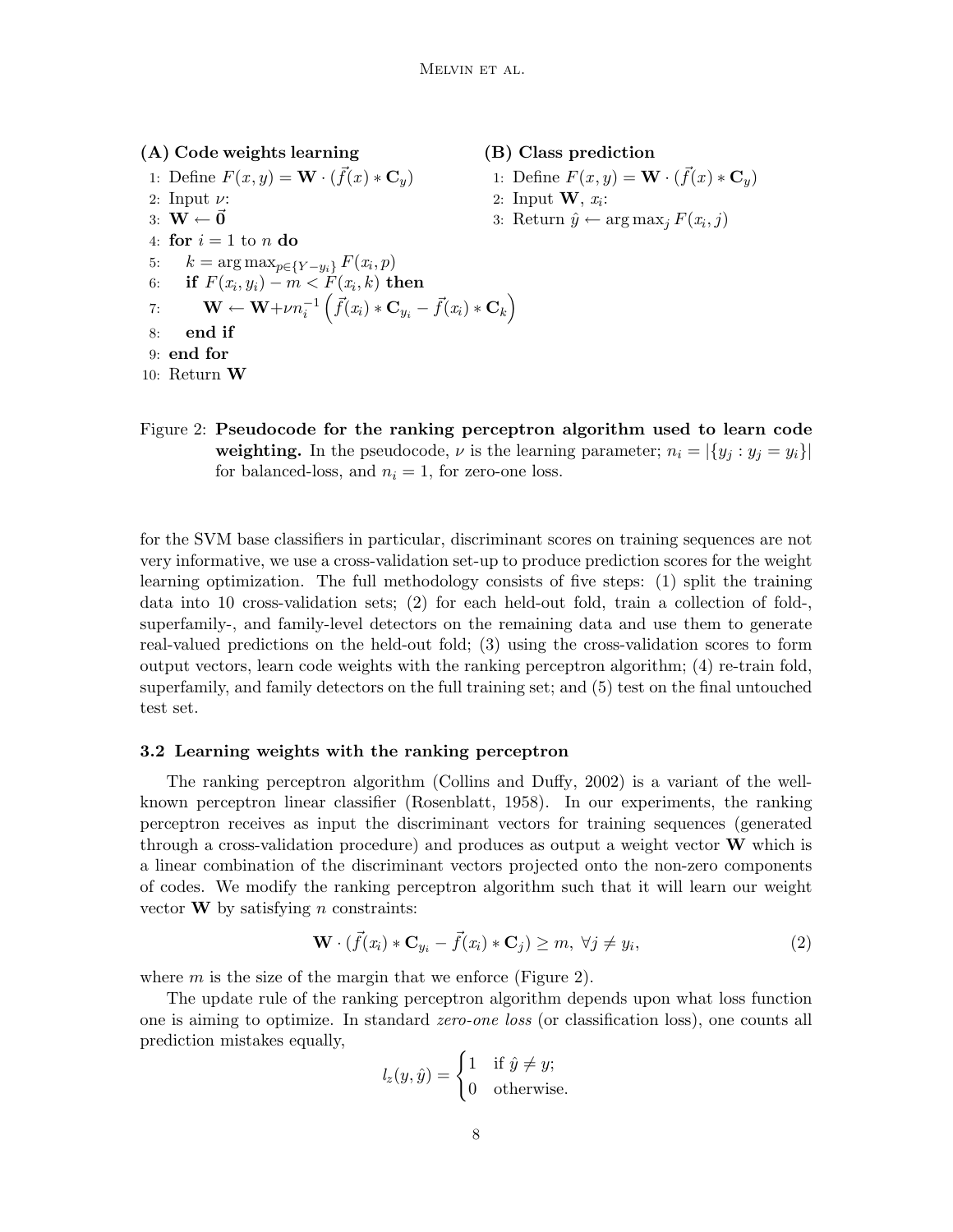The final zero-one empirical loss is  $\frac{1}{n} \sum_i l_z(y_i, \hat{y}_i)$ . In *balanced loss*, the cost of each mistake is inversely proportional to the true class size,

$$
l_b(y, \hat{y}) = \begin{cases} \frac{1}{|y_i : y_i = y|} & \text{if } \hat{y} \neq y; \\ 0 & \text{otherwise.} \end{cases}
$$

The final balanced empirical loss is  $\frac{1}{|Y|}\sum_i l_b(y_i, \hat{y}_i)$ , where Y denotes the set of output labels.

Balanced loss is relevant to the protein structure prediction because class sizes are unbalanced, and we do not want to perform well only on the largest classes. The particular ranking perceptron training and prediction algorithms that we use are summarized in the pseudocode in Figure 2, including update rules for both zero-one and balanced loss.

#### 3.3 The friend/foe and mean friend/foe update rules

When using codes representing multiple levels of the label hierarchy, we can also use relationships between codes to redefine the perceptron update rule. For a given label y, let friends(y) be the set of codes for classes belonging to the same superclass as y. For example, if we are using both superfamily and fold detectors for fold-level predictions and  $C_y = \text{(superfam}_y, \text{fold}_y),$  the set of friends would be the codes for the superfamilies in the same fold as y (in particular, y itself belongs to friends $(y)$ ). We let foes $(y)$  be all the codes that are not in friends $(y)$ . Then we can use the following update rule that updates all of friends $(y)$  when the weakest friend does not beat the strongest foe by a margin:

1: 
$$
k = \arg \min_{p \in {\text{friends}(y_i)}} F(x_i, p)
$$
  
\n2:  $l = \arg \max_{p \in {\text{foes}(y_i)}} F(x_i, p)$   
\n3: **if**  $F(x_k, k) - m < F(x_i, 1)$  **then**  
\n4:  $\mathbf{W} \leftarrow \mathbf{W} + \nu n_i^{-1} \left( \vec{f}(x_i) * \mathbf{C}_{\text{friends}(y_i)} - \vec{f}(x_i) * \mathbf{C}_l \right)$   
\n5: **end if**

In this rule, the vector  $C_{\text{friends}(y)}$  is the binary OR of all code vectors belonging to the superclass of y. We also implement a "mean friend/foe" rule whereby each element of  $C_{\text{friends}(n)}$  is the arithmetic mean of the occurrences of the code in all code vectors belonging to the superclass.

#### 3.4 Comparison with existing approaches

### 3.4.1 The ranking perceptron and structured output learning

The ranking perceptron (Collins, 2000; Freund and Schapire, 1999) has been used to solve structured learning problems, particularly in natural language processing. Collins and Duffy (2002) trained parsers on the Penn Treebank that output a parse tree given a input sentence. This mapping from structured input to structured output is achieved by embedding both input and output objects into a joint feature space and computing for a test example:

$$
\hat{y} = \arg \max_{y \in Y} \langle \mathbf{W}, \psi(x, y) \rangle.
$$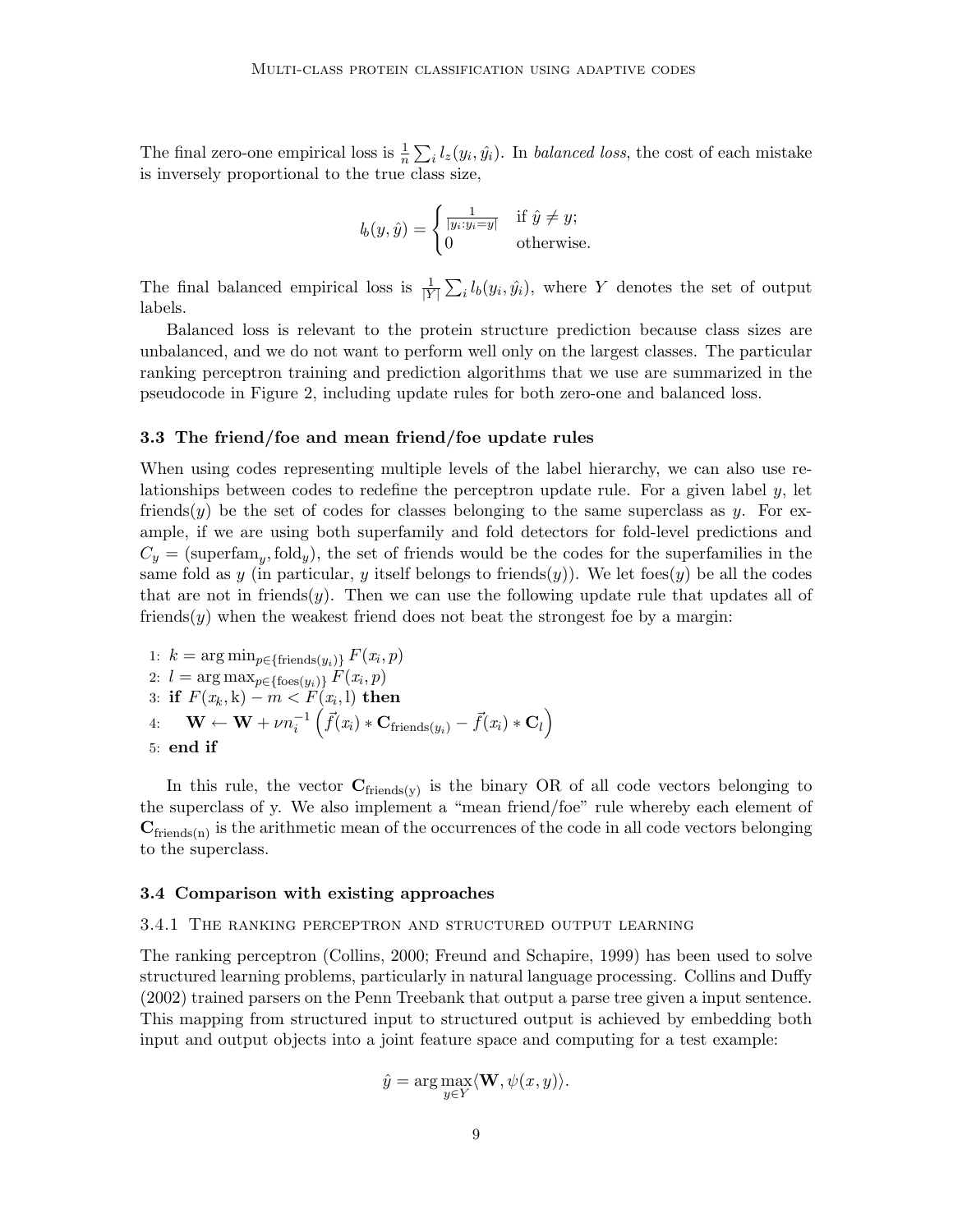Our approach follows the same framework, but we compute  $\hat{y} = \arg \max_j (\mathbf{W} * \vec{f}(x)) \cdot \mathbf{C}_j$ , where  $\mathbf{W} * \vec{f}(x)$  denotes component-wise multiplication. That is, we choose the joint feature embedding:

$$
\psi(x,y) = \vec{f}(x) * \mathbf{C}_y = \sum_i (\vec{f}(x))_i (C_y)_i
$$

Our approach is thus an instance of structured output learning where the joint feature space captures dependencies between input and output variables. Firstly, inputs are modeled by  $\ddot{f}$  which uses classifiers relating to the levels of the label hierarchy in SCOP. Secondly, the outputs are modeled such that they are only dependent on classifiers from the relevant node or its ancestors.

#### 3.4.2 Multi-class SVMs

Multi-class SVMs (Weston and Watkins, 1999; Vapnik, 1998) are a generalization of SVMs that handle the multi-class classification case by optimizing a single objective function. They use the rule  $\hat{y} = \arg \max_{y \in Y} \langle w_i \cdot x \rangle$  as in the one-versus-all approach but enforce constraints of the form:

$$
\langle w_{y_i} \cdot x \rangle - \langle w_y \cdot x \rangle > 1 \quad \forall y \in \mathcal{Y}, y \neq y_i.
$$

Crammer and Singer (2002) later extended this approach by simplifying computations in the non-separable case (although the separable case remains the same). These constraints are identical to the ranking perceptron approach if, for that method, one selects the embedding (see Tsochantaridis et al. (2004)):

$$
\psi(x, y) = \phi(x) \otimes \Lambda(y),\tag{3}
$$

where  $\Lambda(y) = (\delta_{1,y},..,\delta_{N,y})^{\top} \in \{0,1\}^{K}$ , K is the number of clases,  $\delta_{\cdot,\cdot}$  is the Kronecker delta, and  $(a \otimes b)_{j+(i-1)K} = a_i \cdot b_j$ .

Multi-class SVMs are rather slow to train for non-linear systems which use kernels, since training in the dual has worst case complexity  $O((mK)^3)$ , where m is the number of training examples and K is the number of classes (Hsu and Lin, 2002). For this reason, we do not compare our approach to this method. However, our two-stage approach of training one-vs-all classifiers and then improving their performance with adaptive codes is tractable, because we train in primal variables and only have  $N$  input features, equal to the number of classifiers trained.

#### 3.4.3 The Crammer-Singer method

Crammer and Singer (2000) also suggested a method for learning codes in a two-step fashion, which represents the closest algorithmic approach to ours that we know of. In their method, N weight vectors (one for each class) are optimized simultaneously but with no dependency between input and output features. The classification rule they use is  $\hat{y} = \arg \max_i \mathbf{W_i} \cdot \vec{f}(x)$ , and the feature space they use is identical to (3). In other words, they use the multi-class SVM to learn the second stage of their two-stage approach. This formulation means that the prediction of a given label  $i$  could depend on the output of any of the classifiers from the first stage, if the weight vector learned is not sparse. By contrast, in our approach, the  $i<sup>th</sup>$  label only depends on classifiers related to that label in the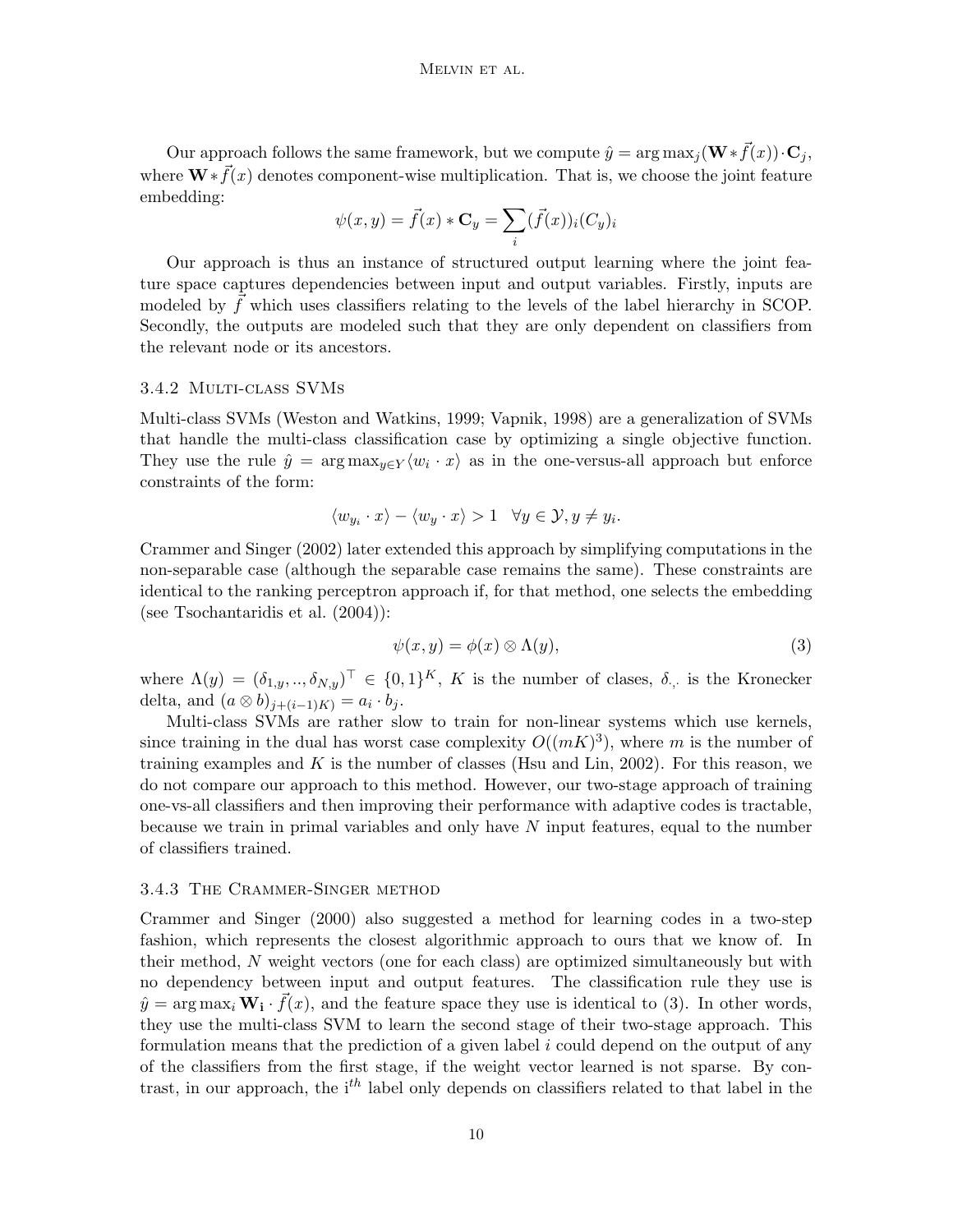1: Define  $F(x, y) = \mathbf{W}_{\mathbf{y}} \cdot (\vec{f}(x))$ 2:  $k = \arg \max_{p \in \{Y - y_i\}} F(x_i, p)$ 3: if  $F(x_i, y_i) - m < F(x_i, k)$  then 4:  $\mathbf{W_{y_i}} \leftarrow \mathbf{W_{y_i}} + \nu n_{y_i}^{-1} \vec{f}(x_i)$ 5:  $\mathbf{W_k} \leftarrow \mathbf{W_k} - \nu n_j^{-1} \vec{f}(x_i)$ 6: end if

Figure 3: Pseudo-code for the perceptron implementation of the Crammer-Singer code learning method detailed in Crammer and Singer (2000).

label hierarchy. In the case of a flat hierarchy (pure multi-class classification), our approach only rescales the classifiers in the one-vs-all approach, whereas the Crammer-Singer method learns, for each output, a weighted combination from all the one-vs-all classifiers. That is, they learn the more difficult problem of a mapping of all inputs to all outputs. Because of this, we hypothesise that the Crammer-Singer approach is likely to fail in the case of a large number of classes, as uncorrelated classes are essentially noisy features in the second stage of learning.

In Section 4 we make a comparison between our method and the Crammer-Singer approach. To facilitate comparisons, we implemented a perceptron-style learning of their algorithm (Figure 3), both with and without balanced loss. In our experiments, which use a very large number of classes, our approach indeed does outperform the one of Crammer and Singer.

## 3.4.4 Using structured SVMs to learn code weights

Support vector machines have been applied to problems with interdependent and structured output spaces in Tsochantaridis et al. (2004). These authors make use of a combined inputoutput feature representation  $\psi(x, y)$  as training vectors to learn a linear classification rule  $\hat{y} = \arg \max_{y \in Y} \langle \mathbf{W}, \psi(x, y) \rangle$ . Specifically, they use the  $\psi(\cdot, \cdot)$  relation to discover inputoutput relations by forming  $n|Y| - n$  linear constraints. These linear constraints specify that all correct input-output structures must be clearly separated from all incorrect inputoutput structures,

$$
\langle \mathbf{W}, \delta \psi_i(y) \rangle > 0 \quad \forall i, y \neq y_i,
$$

where  $\delta \psi_i(y) \equiv \psi(x_i, y_i) - \psi(x_i, y)$ . By defining,  $\psi(x_i, y) = \vec{f}(x_i) * \mathbf{C}_y$ , we arrive at linear constraints that are a special case of Equation 2. Using standard maximum-margin methods like SVMs, we obtain the hard margin problem described by (1) above and the soft margin problem

$$
\min_{\mathbf{W}, \xi} \frac{1}{2} ||\mathbf{W}||_2^2 + \frac{C}{n} \sum_{i=1}^n \xi_i
$$
  

$$
\forall i, \xi_i \ge 0; \forall i, \forall y \in \{Y - y_i\} : \langle \mathbf{W}, \delta \psi(y) \rangle \ge 1 - \xi_i,
$$

where the  $\xi_i$  correspond to slack variables (the amount an example can violate the margin), and C corresponds to the trade-off between maximizing the margin and the degree to which noisy examples are allowed to violate the margin.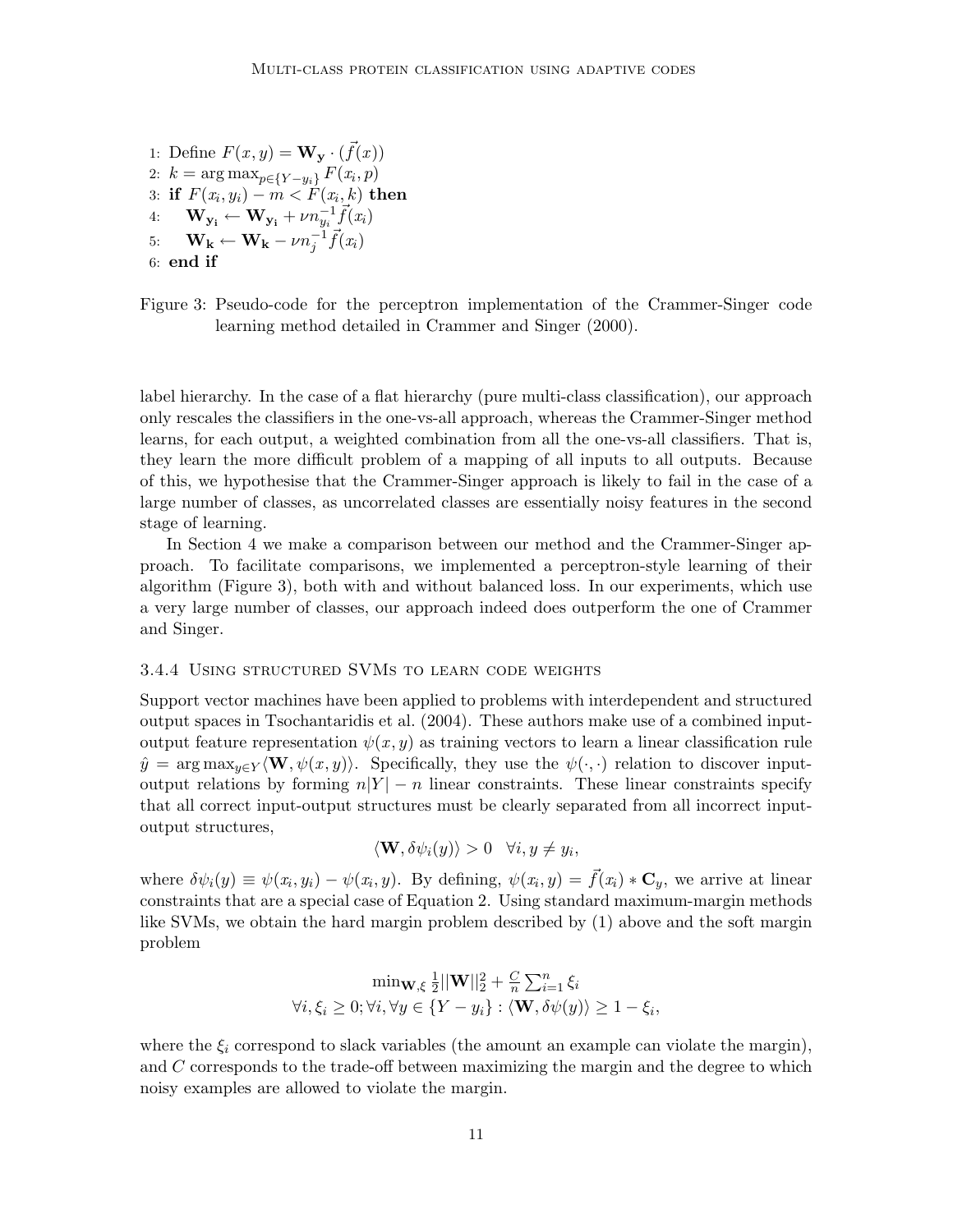Intuitively, our definition of  $\psi$  defines the distance between two different protein embeddings in code space, and we are using large margin SVM methods to find the relative weighting of the dimensions in code space. Moreover, one can optimize the balanced loss by rescaling the slack variables  $\xi_i \leftarrow \frac{\xi_i}{I(i)}$  $\frac{\mathcal{S}^i}{l_b(y_i, y)}$  in the constraint inequalities. However, in preliminary results (Ie et al., 2005), we found that the structured SVM gave similar performance to the ranking perceptron when used with our joint input-output embedding  $\psi$ , so we focus on perceptron approaches in the current study.

#### 3.4.5 Loss functions and Energy Based Learning

Another general approach to structured output learning, called Energy Based Learning (EBL), was suggested by LeCun and Huang (2005), which is derived from the earliest approach to structured output prediction that we know of (Bottou et al., 1997). In EBL, for a given input, one chooses the output with the lowest energy:

$$
\hat{y} = \arg\min_{y \in \mathcal{Y}} E(x, y).
$$

One therefore seeks to use a loss function that pushes "down" the energy of the correct  $output(s)$  and pushes "up" the energy of other outputs. The authors show how different choices of loss function lead to different existing algorithms, including the ranking perceptron, which only pushes up the incorrect answers produced by the model, and negative log-likelihood, which pushes up the energies for all the examples with a force proportional to the likelihood of each answer under the model. Our friend/foe update rule can be seen in this framework as a different loss function that takes account of multiple output values that all give the same original loss.

#### 3.4.6 RÄTSCH ET AL'S ADAPTIVE CODE LEARNING

Rätsch et al. (2002) also considered the problem of adaptive code learning and proposed a general approach consisting of learning both code vectors and the embedding of the vector of prediction scores in output space. Their algorithm involves iteration between learning the codes and learning the embedding, resulting in a difficult non-convex optimization problem.

By restricting ourselves to the simpler problem of reweighting the output space so that our fixed codes perform well, we are able to define a convex large-margin optimization problem that is tractable in very large scale settings. Furthermore, by training our secondstage code learning by first running cross-validation on the first-stage predictors, we attempt to learn correcting codes which minimize the cross-validation classification error.

#### 3.4.7 PLATT'S SIGMOID METHOD

Platt (1999) proposed a method for estimating posterior probabilities from SVM outputs in order to enable various kinds of post-processing. By converting the outputs of one-vs-therest SVM classifiers to class-specific posterior probabilities, in principle the probabilities are comparable and multi-class prediction through a one-vs-all strategy should improve. Platt's approach involves fitting a sigmoid for the posterior distribution,

$$
P(y = 1|f) = \frac{1}{1 + \exp(Af + B)},
$$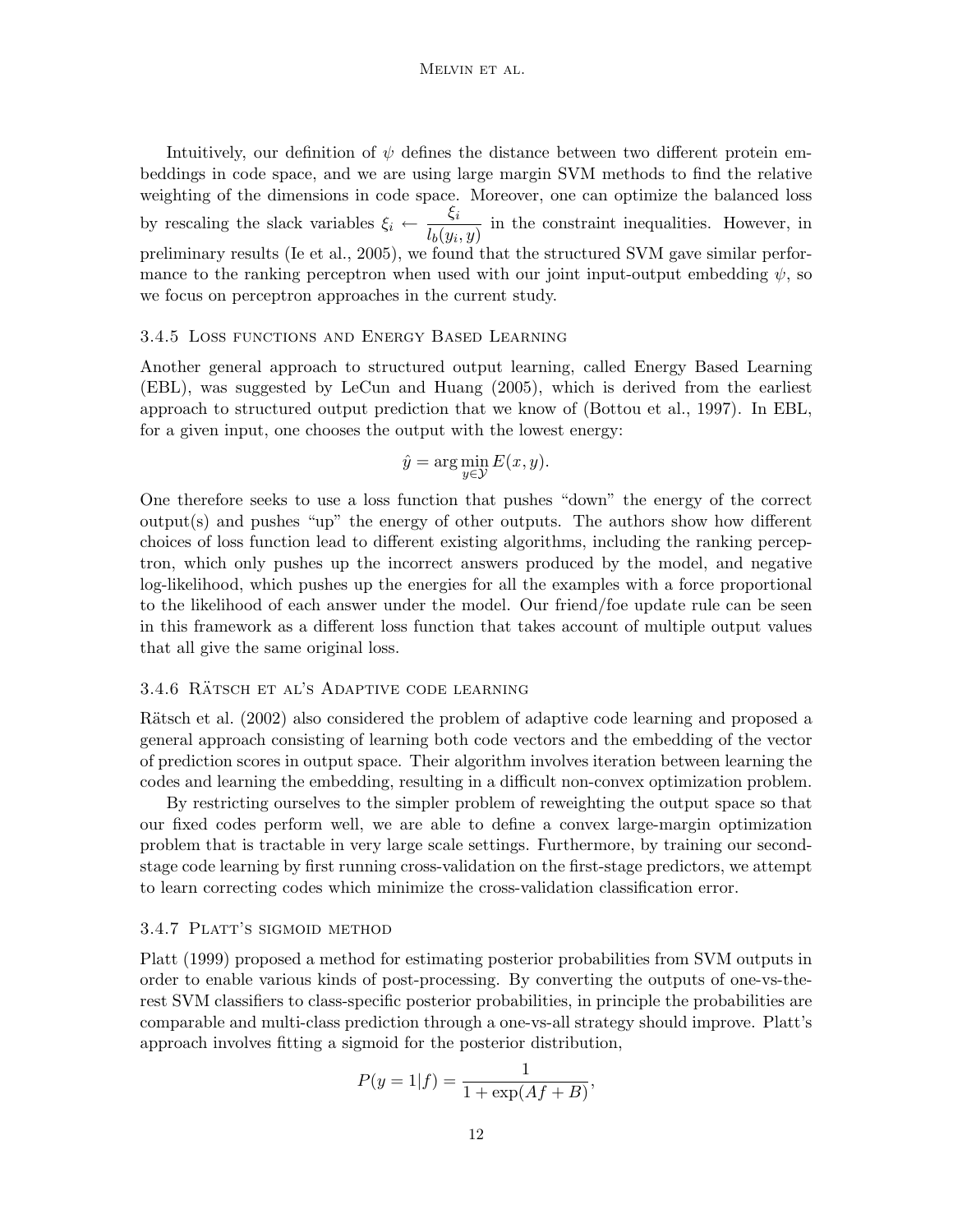using training data of the form  $\{(f_i, t_i)\}\$ , where  $f_i$  is the output of a trained SVM and  $t_i$ is the 0 or 1 target probability. The parameters  $A$  and  $B$  are found by maximizing the log likelihood of this training data. Typically, one would want to use a held-out set or crossvalidation to generate outputs for fitting the sigmoid, since the outputs for the examples used to train the SVM give a biased estimate of the true output distribution. In addition to Platt's original sigmoid fitting algorithm, Lin et al. (2003) have proposed a more robust procedure.

However, in some cases, the sigmoid may be a poor description of the posterior probability, or there may be too little positive training data to properly fit the sigmoid. In our preliminary results (Ie et al., 2005), we found that sigmoid fitting performed poorly in our problem setting on a smaller data set. We retest here on larger benchmarks and again find that sigmoid fitting does not improve over one-vs-all for this problem (see Section 4).

#### 3.4.8 In defense of one-vs-all

A recent empirical study suggests that the simple one-vs-all approach performs as well or better than all other multi-class methods in most cases (Rifkin and Klautau, 2004) when all the methods are well-tuned. However, the authors use only data sets with relatively few classes (between 4 and 48) for comparison and readily admit that that they use "toy data sets" from the UCI repository. Intuitively, the one-vs-all approach can be quite brittle in the many-class case: if only a single classifier is "corrupted" and always outputs a high score, then all of the examples can be misclassified. The more classes one has, the more chance that such corruptions can take place. In multi-class protein prediction, one has hundreds or thousands of classes. We present experimental results to show that the adaptive code approach improves over the "one-vs-all" by reweighting and effectively correcting such mistakes (see Section 4). Moreover, our approach also offers control of the loss function (such as using balanced loss) and use of hierarchical labels, which are not possible in one-vs-all.

## 4. Experimental Results

#### 4.1 Data sets

We assembled benchmark data sets for the remote homology detection and fold recognition problems using sequences from the SCOP 1.65 protein database (see Section 2.1 for a definition of these problems). We used ASTRAL (Brenner et al., 2000) to filter these sequences so that no two sequences share greater than 95% identity.

For the fold recognition problem, we designed our experiments so that the test set consists of held-out superfamilies belonging to folds that are represented in the training data. We prepared a data set by first removing all superfamilies that have less than 5 sequence examples. We then removed all folds that have less than 3 superfamilies. We selected superfamilies for testing at random from the remaining superfamilies such that the test set for the superfamily contains no more than 40% of the remaining sequences for the fold. If at least one suitable superfamily could not be found, then the fold was removed from the experiment. The resulting fold detection data set contains of 26 folds, 303 superfamilies, and 652 families for training. We completely hold out 614 sequences from 46 superfamilies for testing.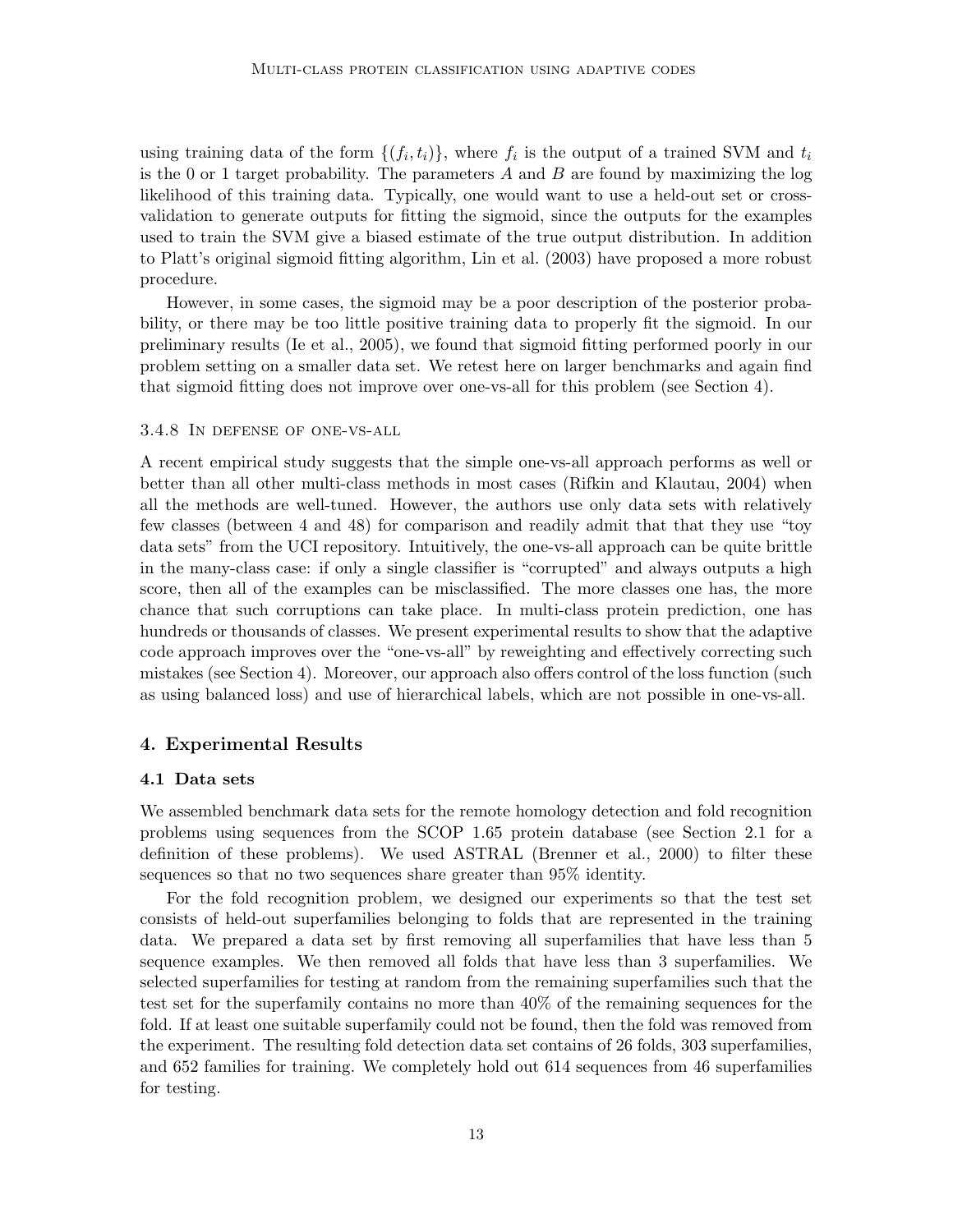### Melvin et al.

For the remote homology detection, the test set should contain held-out families belonging to superfamilies that are represented in the training data. One can evaluate performance for multi-class prediction of fold or superfamily levels, and it is natural to try different codes for these two tasks; therefore, we prepared a separate data set for remote homology superfamily and fold detection. For the superfamily data set, we used the same selection scheme as for fold recognition, except the minimum number of sequences for the children of the superfamilies is relaxed to 3, and we selected random families for testing instead of superfamilies. The resulting superfamily detection data set contains of 74 superfamilies, and 544 families for training. We completely hold out 802 sequences from 110 families for testing.

For the remote homology fold detection data set, we first removed all superfamilies with less than 2 families. We then selected families from the remaining superfamilies for testing. We selected families at random from each superfamily such that we never selected more than 40% of the parent superfamily for testing. If no such families were found then the superfamily was removed from the data set. If a fold was then found to have no superfamilies with held out families for testing, it was removed from the data set. The resulting remote homology detection set contains 44 folds, 424 superfamilies, and 809 families for training. We completely hold out 381 sequences from 136 families for testing.

We use the training sequences in a cross-validation set-up to obtain classification scores and learn code weights. When training base classifiers, we only use negative data from outside of the target class of the experiment. For fold recognition, this means that when we train superfamily or family detectors, we exclude negative example sequences that come from the parent fold. We then retrain the base classifiers on all the training data to generate prediction scores for the test sequences, and then use the weighted code vectors to obtain multi-class predictions.

#### 4.2 Methods

We test our weight learning approach using the ranking perceptron with the class-based, friend/foe, and mean class update rules for a variety of code sets for the remote homology detection and fold recognition problems. For each choice of codes, we compare against standard one-vs-all, sigmoid fitting using the robust procedure described in Lin et al. (2003), and a ranking perceptron version of the Crammer and Singer code learning method (Crammer and Singer, 2000). We do not test the SVM-struct implementation of our code learning optimization problem, since our preliminary results showed little difference in performance between the perceptron and SVM-struct on this problem (Ie et al., 2005).

As an additional baseline method, we also test PSI-BLAST, a widely used pairwise sequence comparison algorithm. In order to produce multi-class predictions, we use PSI-BLAST E-values as a distance measure for a nearest neighbor approach. PSI-BLAST Evalues are not symmetric, since PSI-BLAST obtains somewhat different results depending on whether it builds a profile around each training sequence or each test sequence; however, preliminary results suggested that nearest neighbor performance was not significantly affected by this choice (Ie et al., 2005). Therefore, we use PSI-BLAST E-values based on training sequence profiles, which is the more computationally efficient choice.

For all ranking perceptron experiments, we train the perceptron algorithm for 200 iterations. When using SVM one-vs-all classifier codes, the learning parameter for all ranking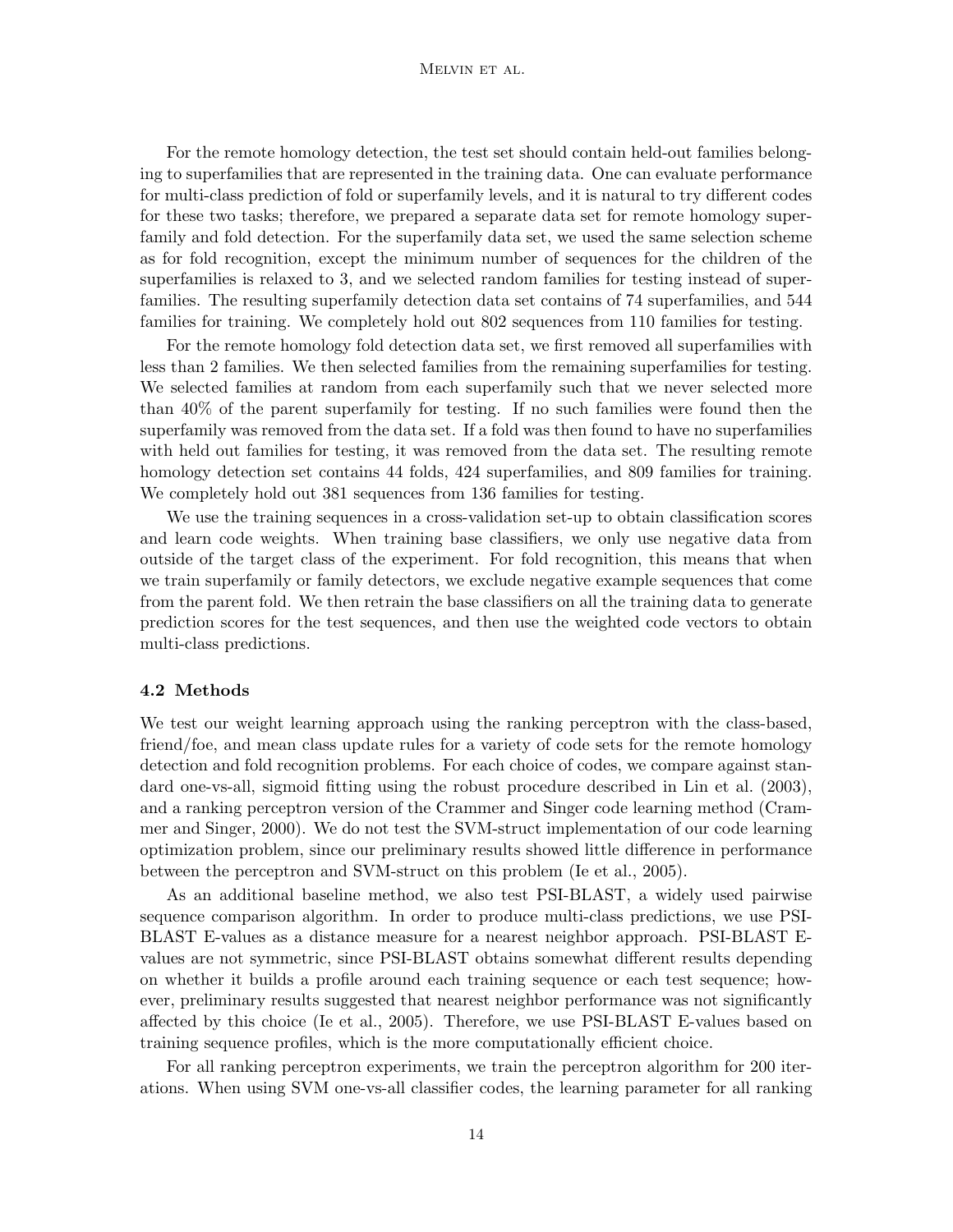|                                                  |       | <b>Balanced</b> |                  | <b>Balanced</b>  |
|--------------------------------------------------|-------|-----------------|------------------|------------------|
|                                                  |       |                 | Top <sub>5</sub> | Top <sub>5</sub> |
| Method (and optimization target)                 | Error | Error           | Error            | Error            |
| PSI-BLAST                                        | 0.399 | 0.457           | 0.273            | 0.365            |
| one-vs-all: Sfams                                | 0.271 | 0.445           | 0.105            | 0.197            |
| one-vs-all: Sfams, Fams                          | 0.271 | 0.445           | 0.110            | 0.207            |
| Sigmoid Fitting: Sfams                           | 0.365 | 0.547           | 0.197            | 0.369            |
| Adaptive Codes: Sfams (zero-one)                 | 0.247 | 0.385           | 0.096            | 0.148            |
| Adaptive Codes: Sfams (balanced)                 | 0.247 | 0.362           | 0.110            | 0.161            |
| Adaptive Codes: Sfams, Fams (zero-one)           | 0.243 | 0.382           | 0.090            | 0.141            |
| Adaptive Codes: Sfams, Fams (balanced)           | 0.239 | 0.352           | 0.107            | 0.162            |
| Adaptive Codes: Sfams, Fams, PSI-Fams (zero-one) | 0.223 | 0.338           | 0.094            | 0.142            |
| Adaptive Codes: Sfams, Fams, PSI-Fams (balanced) | 0.217 | 0.320           | 0.103            | 0.153            |

Table 1: Results for multi-class superfamily prediction in the remote homology detection set-up. Results for the adaptive code method are reported for a SCOP benchmark data set (67 folds, 74 superfamilies, 544 families, with 802 test sequences) and compared to nearest neighbor using PSI-BLAST, standard one-vsall, and a perceptron version of the Crammer and Singer method. The mean class update rule is used to train the adaptive weights method.

perceptron experiments is set to 0.01, and the required margin is chosen to be  $m = 2$ . For ranking perceptron on one-vs-all classifier codes with PSI-BLAST extension, we set the initial weights on the PSI-BLAST portion of the codes to 0.1. We also use two learning parameters, 0.01 for the SVM portion and 0.001 for the PSI-BLAST portion. This choice effectively stops our algorithm from adjusting weights in the PSI-BLAST part of the code. We take this approach because the individual PSI-BLAST codes are derived from E-values and hence should already be comparable to each other. We use the same required margin of  $m = 2$  in the ranking perceptron algorithm.

#### 4.3 Remote homology detection results

For the remote homology detection data set, where the test set consists of held-out protein families that belong to superfamilies represented in the training data, we evaluate performance both for the superfamily-level and fold-level prediction tasks. Results for multi-class superfamily and fold prediction are provided in Tables 1 and 2, respectively. Significance tests are given comparing the methods in Tables 6, 7, 9, and 10. The last two tables use a balanced error measure by averaging the error rates over each prediction label before computing the significance test.

We compare our adaptive code method to PSI-BLAST, a standard homology detection method based on sequence alignment, as well as simple one-vs-all, sigmoid fitting, and the Crammer-Singer method, using various choices of code vectors. In addition to reporting classification loss and balanced loss results, we give "top 5" classification and balanced loss performance, which evaluates whether the correct class was found in the top 5 class predictions. The motivation for top 5 loss results is that a structural biologist might be willing to investigate a small number of false positives if it was likely that the list also contained the true structural class.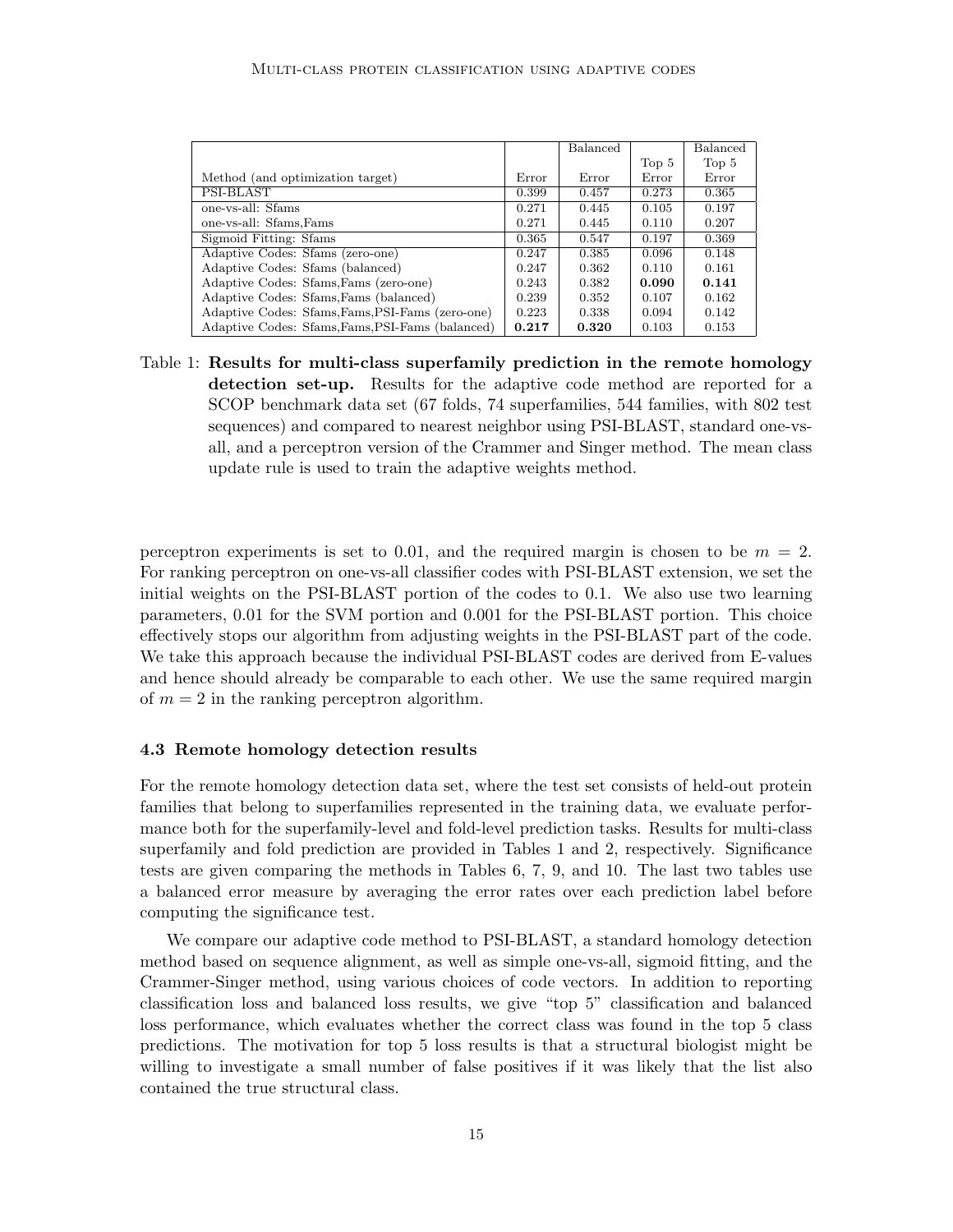|                                               |       | <b>Balanced</b> |       | Balanced |
|-----------------------------------------------|-------|-----------------|-------|----------|
|                                               |       |                 | Top 5 | Top 5    |
| Method (and optimization target)              | Error | Error           | Error | Error    |
| PSI-BLAST                                     | 0.409 | 0.443           | 0.297 | 0.367    |
| one-ys-all: Folds                             | 0.331 | 0.456           | 0.126 | 0.195    |
| one-vs-all: Folds, Sfams                      | 0.331 | 0.456           | 0.126 | 0.195    |
| Sigmoid Fitting: Folds                        | 0.339 | 0.514           | 0.163 | 0.329    |
| Adaptive Codes: Folds (zero-one)              | 0.307 | 0.383           | 0.121 | 0.177    |
| Adaptive Codes: Folds (balanced)              | 0.336 | 0.378           | 0.165 | 0.186    |
| Adaptive Codes: Folds, Sfams (zero-one)       | 0.276 | 0.370           | 0.118 | 0.182    |
| Adaptive Codes: Folds, Sfams (balanced)       | 0.297 | 0.351           | 0.134 | 0.173    |
| Adaptive Codes: Folds, Sfams, Fams (zero-one) | 0.252 | 0.351           | 0.100 | 0.168    |
| Adaptive Codes: Folds, Sfams, Fams (balanced) | 0.265 | 0.340           | 0.115 | 0.142    |

Table 2: Results for multi-class fold prediction in the remote homology detection set-up. Results for the adaptive codes method are reported for a SCOP benchmark data set (44 folds, 424 superfamilies, 809 families, with 381 test sequences) and compared to nearest neighbor using PSI-BLAST, standard one-vs-all, and a perceptron version of the Crammer and Singer method. The mean class update rule is used to train the adaptive weights method.

For the superfamily prediction task, we find that the adaptive codes method significantly outperforms one-vs-all both in terms of classification and balanced error, even when superfamily-only codes are used, and performance improves as more elements are added to the codes. By contrast, the Crammer-Singer code-learning method does not beat simple one-vs-all for this task, and performance tends to degrade as more elements are added to the codes. We also note that sigmoid fitting gives substantially worse performance than one-vs-all for this task. When compared to the widely-used PSI-BLAST method, even simple one-vs-all outperforms PSI-BLAST strongly in terms of classification error and slightly in terms of balanced error; adaptive codes outperforms PSI-BLAST very strongly by both measures and also when considering "top 5" prediction performance.

For the fold prediction task, we use a different set of codes, including code elements corresponding to protein fold detectors. We observe a similar trend, but with better results for Crammer-Singer when compared to one-vs-all. In this case, both Crammer-Singer and adaptive codes beat one-vs-all with respect to classification and balanced loss when foldonly codes are used; in fact, for fold-only codes, performance of Crammer-Singer is slightly better than adaptive codes. However, as we add more code elements, the performance of Crammer-Singer degrades while adaptive codes continues to improve, so that the best result for our method (corresponding to the longest code that we tried) is better than the best result for Crammer-Singer (the shortest code). The best results for both methods are significantly better than PSI-BLAST. Finally, sigmoid fitting slightly degrades performance as compared to one-vs-all.

Overall, we observe that when the individual code elements are helpful, as seems to be the case in remote homology detection, our adaptive code method can successfully improve performance by adding elements without overfitting. By constrast, the Crammer-Singer method, which learns a matrix of weights from the discriminant vectors to the label vectors, can perform well when codes are short but is susceptible to overfitting as they grow.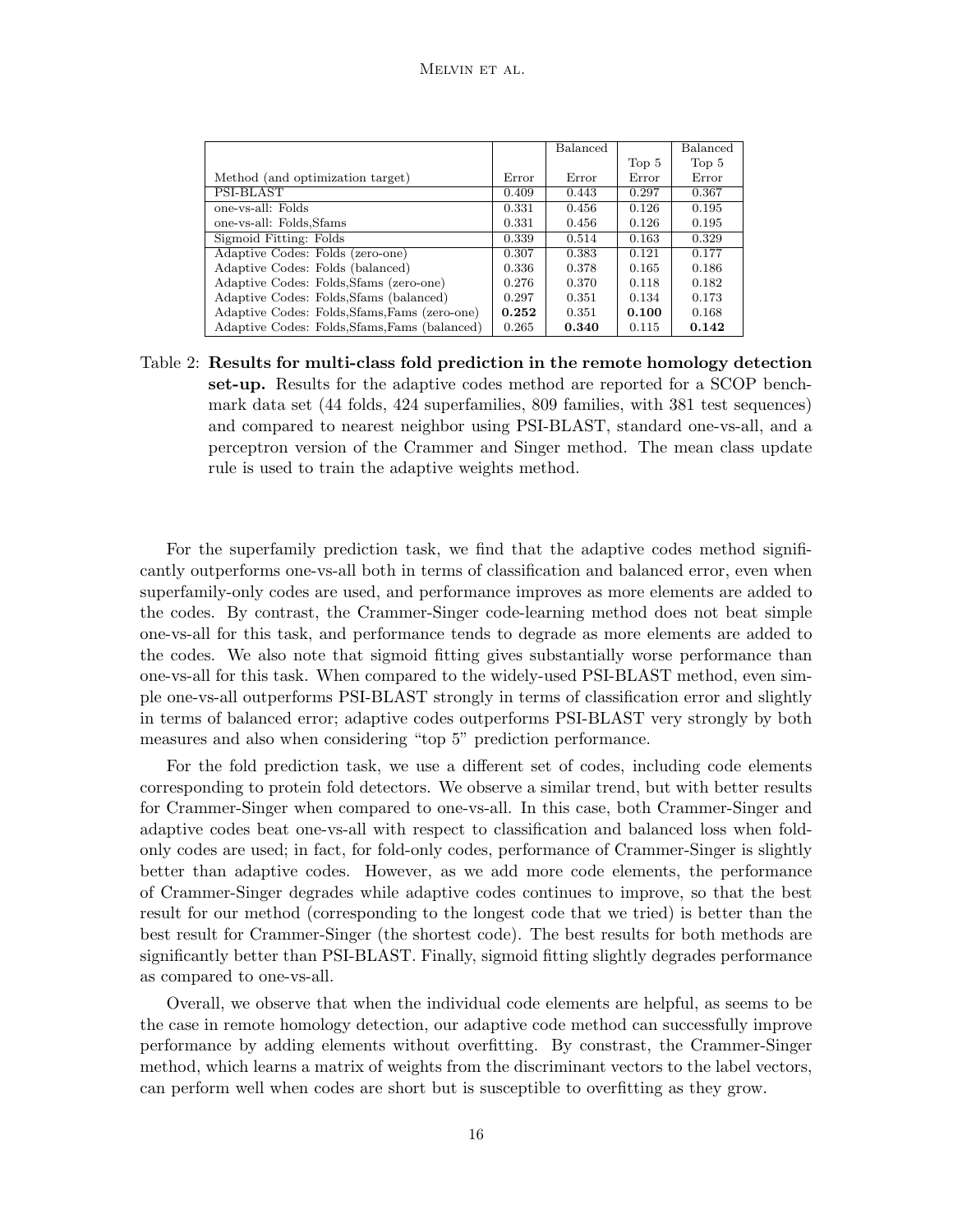|                                               |       | Balanced |                  | <b>Balanced</b> |
|-----------------------------------------------|-------|----------|------------------|-----------------|
|                                               |       |          | Top <sub>5</sub> | Top 5           |
| Method (and optimization target)              | Error | Error    | Error            | Error           |
| PSI-BLAST                                     | 0.648 | 0.703    | 0.518            | 0.543           |
| one-ys-all: Folds                             | 0.463 | 0.628    | 0.145            | 0.235           |
| one-vs-all: Folds, Sfams                      | 0.463 | 0.628    | 0.145            | 0.235           |
| Sigmoid Fitting: Folds                        | 0.451 | 0.628    | 0.169            | 0.287           |
| Adaptive Codes: Folds (zero-one)              | 0.406 | 0.558    | 0.107            | 0.156           |
| Adaptive Codes: Folds (balanced)              | 0.371 | 0.512    | 0.112            | 0.145           |
| Adaptive Codes: Folds, Sfams (zero-one)       | 0.409 | 0.552    | 0.117            | 0.172           |
| Adaptive Codes: Folds, Sfams (balanced)       | 0.357 | 0.508    | 0.109            | 0.146           |
| Adaptive Codes: Folds, Sfams, Fams (zero-one) | 0.401 | 0.535    | 0.106            | 0.173           |
| Adaptive Codes: Folds, Sfams, Fams (balanced) | 0.370 | 0.499    | 0.114            | 0.155           |

Table 3: Results for multi-class fold prediction in the fold recognition set-up. Results for the adaptive codes method are reported on a SCOP benchmark data set (26 folds, 303 superfamilies, 614 test sequences) and compared to nearest neighbor using PSI-BLAST, standard one-vs-all, and a perceptron version of the Crammer and Singer method. The adaptive codes method was trained using the mean class update rule.

#### 4.4 Fold recognition results

For the more difficult fold recognition task, where the data set consists of held-out superfamilies from protein folds represented in the training data, we expect that code elements from subclasses (i.e. superfamilies and families) will provide less information, since protein sequences from different superfamilies in principle have no detectable sequence similarity.

Results for the fold recognition problem are provided in Table 3. Note first that the errors for PSI-BLAST, even for the top 5 fold predictions, are very high, underscoring the difficulty of the problem. Sigmoid fitting appears to slightly help reduce one-vs-all error in this case, though balanced error is unaffected. We find that the adaptive codes method can again beat one-vs-all and strongly outperform PSI-BLAST, but we see no trend of improvement as more code elements are added, with various length codes leading to similar error rates. The best classification error rate for adaptive codes is somewhat lower than the best one for Crammer-Singer. Interestingly, in this case, Crammer-Singer with fold-only codes outperforms the best adaptive codes result in terms of balanced loss, though the top 5 results for adaptive codes are uniformly better than Crammer-Singer by either loss function. We conclude that in this case, since the code elements corresponding to subclasses are not very helpful, the adaptive code method cannot leverage longer codes to achieve much higher accuracy. However, the weight learning approach does significantly outperform one-vs-all by all evaluation measures. Significance tests are given comparing the methods in Tables 8 and 11.

#### 4.5 Modified perceptron update rules

Finally, for all multi-class prediction class, we evaluate the effectiveness of our modified perceptron update rules: the friend/foe rule and the mean class update rule. Results are shown in Table 4. Significance tests are given comparing the methods in Table 5.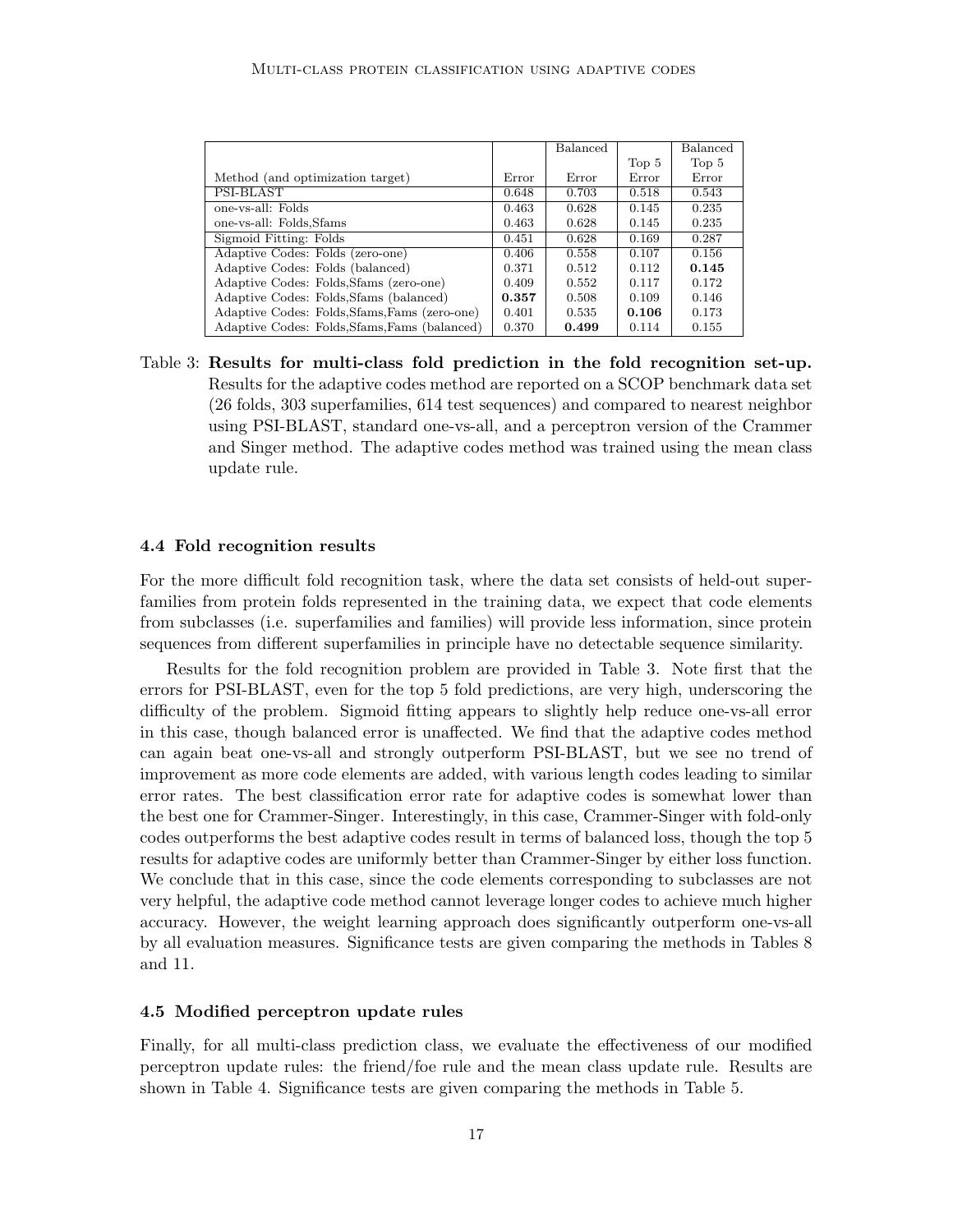|                                        |        | Error      |            |        | Balanced Error |            |  |
|----------------------------------------|--------|------------|------------|--------|----------------|------------|--|
|                                        | single |            | mean       | single |                | mean       |  |
| Method (and optimization target)       | codes  | friend/foe | friend/foe | codes  | friend/foe     | friend/foe |  |
| Fold recognition                       |        |            |            |        |                |            |  |
| Folds, Sfams (zero-one)                | 0.402  | 0.414      | 0.409      | 0.547  | 0.558          | 0.552      |  |
| Folds, Sfams (balanced)                | 0.412  | 0.368      | 0.357      | 0.535  | 0.509          | 0.508      |  |
| Folds, Sfams, Fams (zero-one)          | 0.404  | 0.406      | 0.401      | 0.548  | 0.553          | 0.535      |  |
| Folds, Sfams, Fams (balanced)          | 0.406  | 0.378      | 0.370      | 0.497  | 0.508          | 0.499      |  |
| Remote Homology Superfamily Prediction |        |            |            |        |                |            |  |
| Sfams, Fams (zero-one)                 | 0.251  | 0.239      | 0.243      | 0.372  | 0.380          | 0.382      |  |
| Sfams, Fams (balanced)                 | 0.266  | 0.241      | 0.239      | 0.385  | 0.347          | 0.352      |  |
| Sfams, Fams, PSI-Fams (zero-one)       | 0.232  | 0.219      | 0.223      | 0.330  | 0.340          | 0.338      |  |
| Sfams, Fams, PSI-Fams (balanced)       | 0.241  | 0.213      | 0.217      | 0.346  | 0.313          | 0.320      |  |
| Remote Homology Fold Prediction        |        |            |            |        |                |            |  |
| Folds, Sfams (zero-one)                | 0.310  | 0.283      | 0.276      | 0.391  | 0.372          | 0.370      |  |
| Folds, Sfams (balanced)                | 0.375  | 0.312      | 0.297      | 0.401  | 0.360          | 0.351      |  |
| Folds, Sfams, Fams (zero-one)          | 0.252  | 0.247      | 0.252      | 0.363  | 0.347          | 0.351      |  |
| Folds, Sfams, Fams (balanced)          | 0.315  | 0.278      | 0.265      | 0.373  | 0.349          | 0.340      |  |

Table 4: Results for multi-class prediction comparing different perceptron update rules. Results for the friend/foe and mean friend/foe update rules are compared with the standard perceptron update rule for the fold recognition and remote homology fold and superfamily prediction tasks when using hierarchical codes. Experiments shown with a gray background are those for which the modified update rule gives poorer performance than the standard rule, usually by an insignificant amount. In all other experiments, the modified rules consistently outperform the regular rule, usually by a significant amount (but with one case of a tie).

|                 |                    | Superfamily     |                     |                      | Fold         |                |                      |              | Fold (Remote Homology) |
|-----------------|--------------------|-----------------|---------------------|----------------------|--------------|----------------|----------------------|--------------|------------------------|
|                 | Codes<br>$sing$ le | /foe<br>friend, | ఛ<br>friend<br>mean | $\c{Code}$<br>single | Č,<br>friend | friend<br>mean | $\c{Code}$<br>single | _Č<br>friend | friend<br>mean         |
| $single$ Codes  |                    |                 |                     |                      | 0.73         | 0.92           |                      |              |                        |
| friend/foe      | 0.03               |                 | 0.85                |                      |              |                | 0.01                 |              |                        |
| mean friend/foe | 0.08               |                 |                     |                      | 0.22         |                | $\Omega$             | 0.12         |                        |

Table 5: P-values from the Wilcoxon signed rank test for different perceptron update rules. The table shows, at the 0.05 significance level, whether a method in a given row beats a method in a given column (numbers with gray background are significant). Dashes represent when a method in a given row did not beat the method in the given column. All measurments are for balanced error.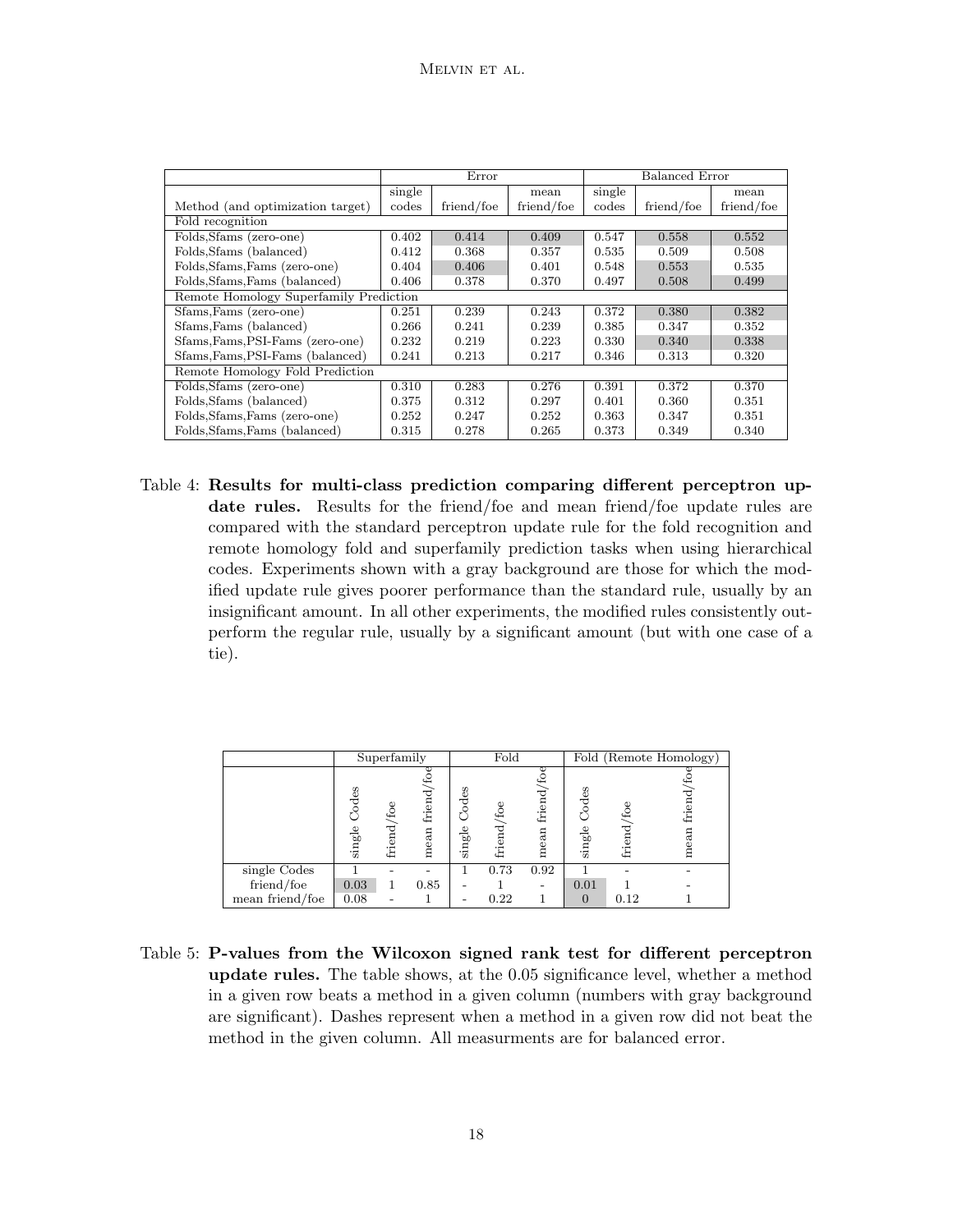|                                | PSI-BLAST        | Folds<br>one-vs-all: | Folds, Sfams<br>one-vs-all: | Folds<br>${\rm Fitting:}$<br>Sigmoid | (balanced)<br>SS<br>C&S: | $Sf, f$ (balanced)<br>$C\&S:$ | Sf,f,PSI-f (balanced)<br>$C\&S:$ | (balanced)<br>$3\mathrm{S}$<br>A-Codes: | (balanced)<br>$\rm Sff$<br>A-Codes: | (balanced)<br>$Sf,f,PSI-f$<br>A-Codes: |
|--------------------------------|------------------|----------------------|-----------------------------|--------------------------------------|--------------------------|-------------------------------|----------------------------------|-----------------------------------------|-------------------------------------|----------------------------------------|
| PSI-BLAST                      | $\mathbf{1}$     |                      | $\overline{a}$              | $\overline{\phantom{0}}$             |                          | $\overline{\phantom{0}}$      | 0.61                             |                                         |                                     |                                        |
| one-vs-all: Folds              | $\overline{0}$   | 1                    | $\mathbf{1}$                | $\overline{0}$                       | $\overline{0}$           | $\overline{0}$                | $\overline{0}$                   |                                         |                                     |                                        |
| one-vs-all: Folds, Sfams       | $\overline{0}$   | 1                    | 1                           | $\mathbf{0}$                         | $\overline{0}$           | $\overline{0}$                | $\overline{0}$                   |                                         |                                     |                                        |
| Sigmoid Fitting: Folds         | 0.06             |                      | $\overline{\phantom{0}}$    | $\mathbf 1$                          | $\overline{a}$           | 0.25                          | $\overline{0}$                   |                                         |                                     |                                        |
| C&S: Sf (balanced)             | $\overline{0}$   |                      | $\overline{\phantom{0}}$    | $\overline{0}$                       | 1                        | $\overline{0}$                | $\overline{0}$                   |                                         |                                     |                                        |
| $C&S: Sf, f$ (balanced)        | 0.25             |                      |                             | $\overline{\phantom{a}}$             |                          | 1                             | 0.05                             |                                         |                                     |                                        |
| C&S: Sf,f,PSI-f (balanced)     |                  |                      |                             | $\overline{\phantom{0}}$             |                          |                               | 1                                |                                         |                                     |                                        |
| A-Codes: Sf (balanced)         | $\overline{0}$   | 0.01                 | 0.01                        | $\overline{0}$                       | $\overline{0}$           | $\overline{0}$                | $\overline{0}$                   | $\mathbf{1}$                            |                                     |                                        |
| A-Codes: Sf,f (balanced)       | $\overline{0}$   | $\overline{0}$       | $\overline{0}$              | $\overline{0}$                       | $\overline{0}$           | $\overline{0}$                | $\overline{0}$                   | 0.13                                    |                                     |                                        |
| A-Codes: Sf,f,PSI-f (balanced) | $\boldsymbol{0}$ | $\overline{0}$       | $\overline{0}$              | $\overline{0}$                       | $\overline{0}$           | $\overline{0}$                | $\overline{0}$                   | $\overline{0}$                          | $\overline{0}$                      | 1                                      |

Table 6: P-values from the Wilcoxon signed rank test for superfamily prediction in the remote homology setup. The table shows, at the 0.05 significance level, whether a method in a given row beats a method in a given column (numbers with gray background are significant). Dashes represent when a method in a given row did not beat the method in the given column.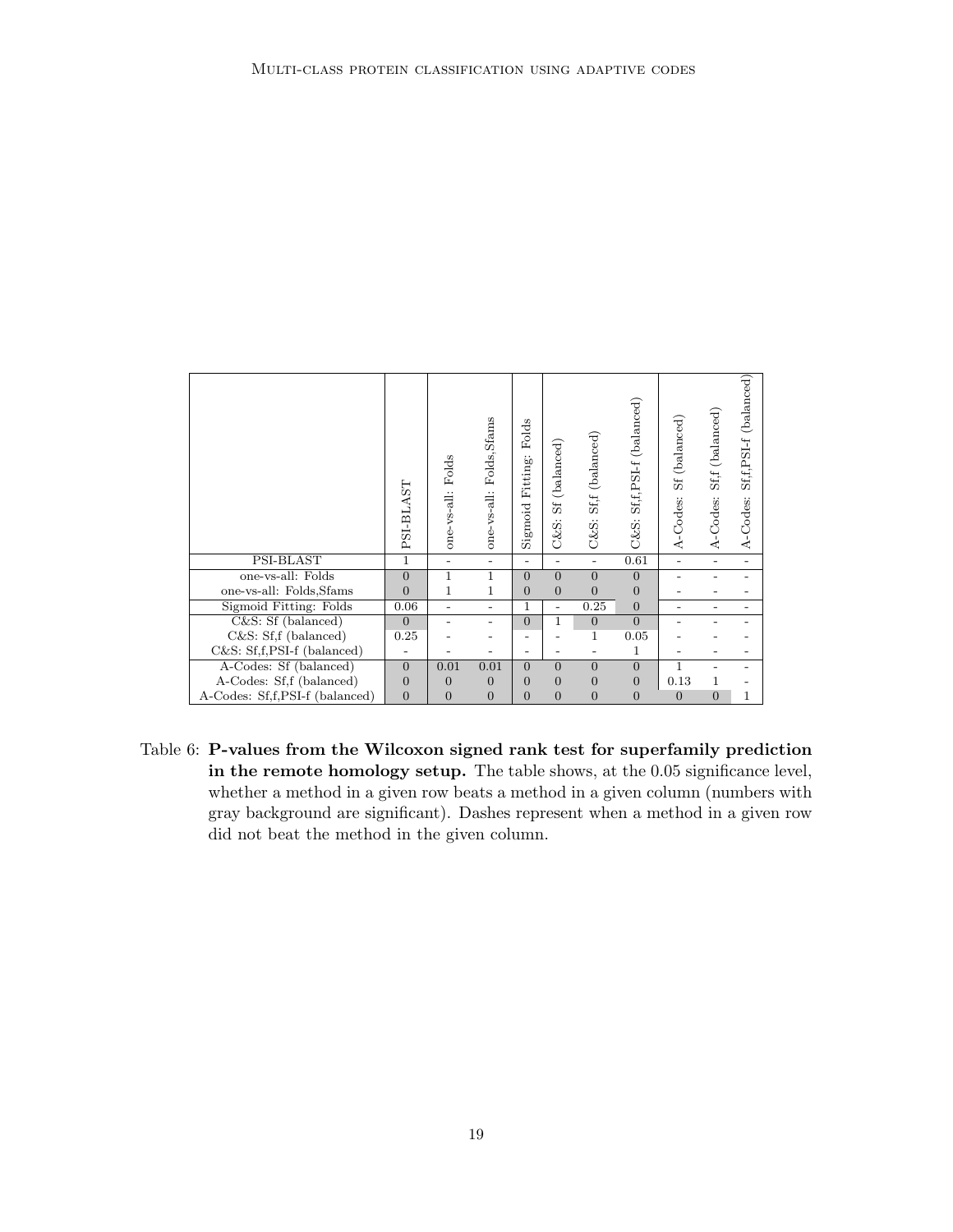|                            | PSI-BLAST      | Folds<br>one-vs-all: | Folds, Sfams<br>one-vs-all: | Folds<br>Fitting:<br>Sigmoid | (balanced)<br>ſъ,<br>$C\&S:$ | F,Sf (balanced)<br>C&S: | Sf,f (balanced),<br>Ĺ.<br>$C\&S:$ | (balanced)<br>ſı,<br>A-Codes: | ,Sf (balanced)<br>Ĺ.<br>A-Codes: | (balanced)<br>St, f<br>ſъ,<br>A-Codes: |
|----------------------------|----------------|----------------------|-----------------------------|------------------------------|------------------------------|-------------------------|-----------------------------------|-------------------------------|----------------------------------|----------------------------------------|
| PSI-BLAST                  | $\mathbf{1}$   |                      |                             |                              | $\overline{\phantom{0}}$     | $\overline{0}$          | $\overline{0}$                    | $\overline{\phantom{0}}$      |                                  |                                        |
| one-vs-all: Folds          | $\overline{0}$ | $\mathbf{1}$         | $\mathbf{1}$                | 0.59                         | 0.05                         | $\overline{0}$          | $\overline{0}$                    | 0.77                          |                                  |                                        |
| one-vs-all: Folds, Sfams   | $\overline{0}$ | 1                    | 1                           | 0.59                         | 0.05                         | $\overline{0}$          | $\overline{0}$                    | 0.77                          |                                  |                                        |
| Sigmoid Fitting: Folds     | 0.01           |                      |                             | $\mathbf{1}$                 | 0.1                          | $\overline{0}$          | $\overline{0}$                    |                               |                                  |                                        |
| $C&S: F$ (balanced)        | 0.24           |                      |                             |                              | 1                            | $\overline{0}$          | $\overline{0}$                    |                               |                                  |                                        |
| $C&S: F,Sf$ (balanced)     |                |                      |                             |                              |                              | $\mathbf{1}$            | $\qquad \qquad -$                 |                               |                                  |                                        |
| C&S: F,Sf,f (balanced)     |                |                      |                             |                              |                              | $\overline{0}$          | 1                                 |                               |                                  |                                        |
| A-Codes: F (balanced)      | 0.01           |                      |                             | 0.89                         | 0.03                         | $\overline{0}$          | $\overline{0}$                    | 1                             |                                  |                                        |
| A-Codes: F,Sf (balanced)   | $\overline{0}$ | 0.05                 | 0.05                        | 0.04                         | $\overline{0}$               | $\overline{0}$          | $\overline{0}$                    | $\overline{0}$                | 1                                |                                        |
| A-Codes: F,Sf,f (balanced) | $\overline{0}$ | $\overline{0}$       | $\overline{0}$              | $\overline{0}$               | $\overline{0}$               | $\overline{0}$          | $\overline{0}$                    | $\overline{0}$                | $\overline{0}$                   | 1                                      |

Table 7: P-values from the Wilcoxon signed rank test for fold prediction in the remote homology setup. The table shows, at the 0.05 significance level, whether a method in a given row beats a method in a given column (numbers with gray background are significant). Dashes represent when a method in a given row did not beat the method in the given column.

|                            | SI-BLAST<br>$\mathbf{r}$ | Folds<br>one-vs-all: | Folds, Sfams<br>one-vs-all: | Folds<br>Fitting:<br>Sigmoid | (balanced)<br>ĹΔ,<br>C&S: | C&S: F,Sf (balanced) | (balanced)<br>$\operatorname{Sf,f}$<br>ſц<br>&S:<br>O | (balanced)<br>$\mathbb{E}_1$<br>A-Codes: | (balanced)<br>F.Sf<br>A-Codes: | F,Sf,f (balanced)<br>A-Codes: |
|----------------------------|--------------------------|----------------------|-----------------------------|------------------------------|---------------------------|----------------------|-------------------------------------------------------|------------------------------------------|--------------------------------|-------------------------------|
| PSI-BLAST                  | 1                        |                      | $\overline{\phantom{0}}$    | $\overline{\phantom{0}}$     |                           |                      | $\overline{\phantom{0}}$                              |                                          | $\overline{\phantom{0}}$       |                               |
| one-vs-all: Folds          | $\Omega$                 | 1                    | $\mathbf{1}$                | $\overline{\phantom{0}}$     |                           | 0.07                 | $\Omega$                                              |                                          |                                |                               |
| one-vs-all: Folds, Sfams   | $\Omega$                 | 1                    | 1                           |                              |                           | 0.07                 | $\Omega$                                              |                                          |                                |                               |
| Sigmoid Fitting: Folds     | $\Omega$                 | 0.39                 | 0.39                        | 1                            |                           | 0.02                 | $\overline{0}$                                        |                                          |                                |                               |
| $C&S: F$ (balanced)        | $\Omega$                 | $\overline{0}$       | $\overline{0}$              | $\overline{0}$               | 1                         | $\overline{0}$       | $\overline{0}$                                        |                                          |                                |                               |
| C&S: F,Sf (balanced)       | $\Omega$                 |                      |                             | $\overline{\phantom{0}}$     |                           | 1                    | $\Omega$                                              |                                          |                                |                               |
| $C&S: F,Sf,f$ (balanced)   | $\Omega$                 |                      |                             |                              |                           |                      | 1                                                     |                                          |                                |                               |
| A-Codes: F (balanced)      | $\Omega$                 | $\overline{0}$       | $\overline{0}$              | $\Omega$                     | 0.56                      | $\overline{0}$       | $\Omega$                                              | 1                                        |                                |                               |
| A-Codes: F,Sf (balanced)   | $\Omega$                 | $\overline{0}$       | $\overline{0}$              | $\Omega$                     | 0.15                      | $\overline{0}$       | $\Omega$                                              | 0.03                                     | 1                              | 0.21                          |
| A-Codes: F,Sf,f (balanced) | $\Omega$                 | $\overline{0}$       | $\overline{0}$              | $\Omega$                     | 0.48                      | $\overline{0}$       | $\overline{0}$                                        | 0.88                                     |                                | 1                             |

Table 8: P-values from the Wilcoxon signed rank test for fold recognition. The table shows, at the 0.05 significance level, whether a method in a given row beats a method in a given column (numbers with gray background are significant.) Dashes represent when a method in a given row did not beat the method in the given column.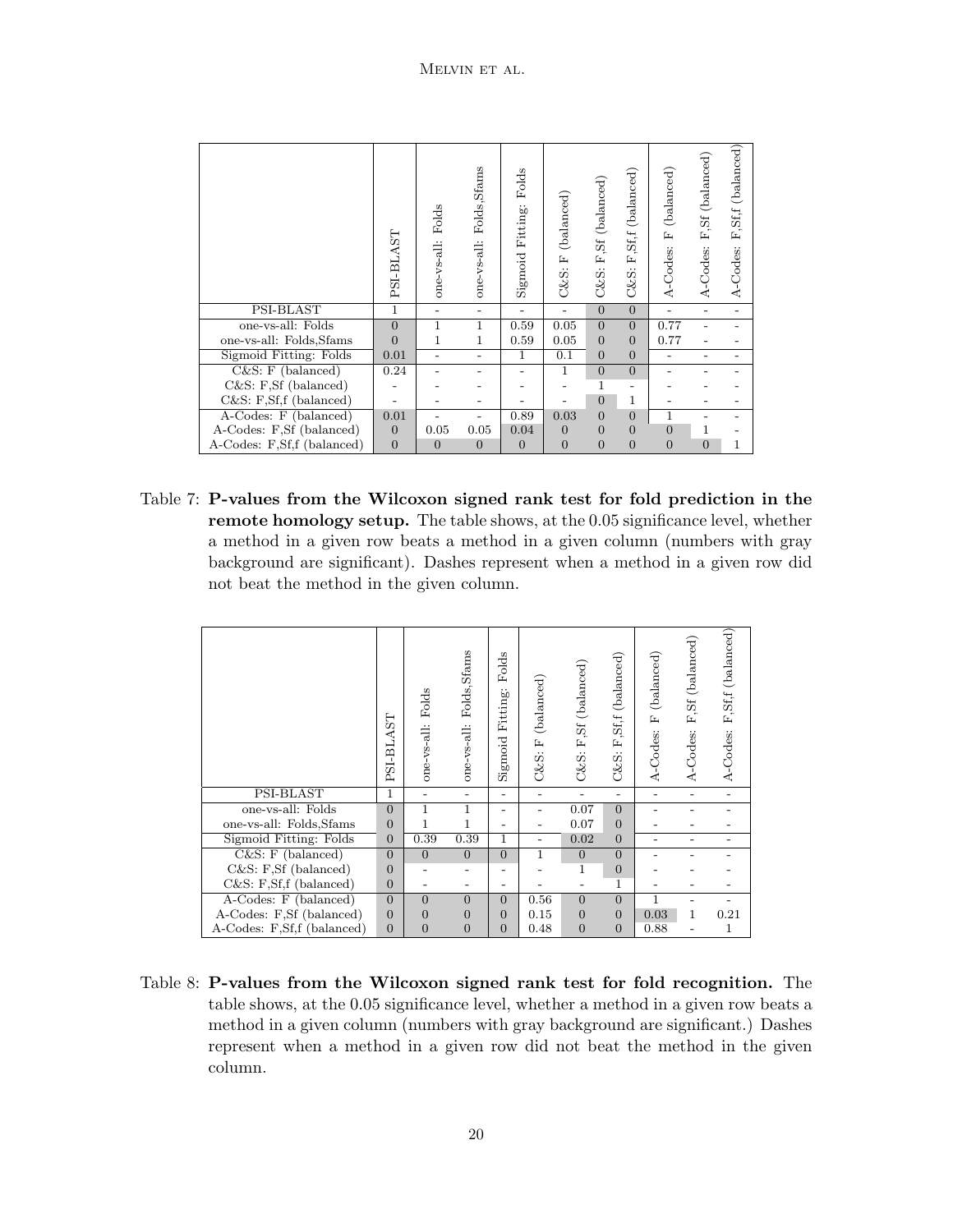|                                | PSI-BLAST        | Folds<br>$one-vs-all:$   | Folds, Sfams<br>one-vs-all: | Folds<br>Fitting:<br>Sigmoid | (balanced)<br>35<br>C&S: | Sf,f (balanced)<br>$C\&S:$ | (balanced)<br>$St.f.PSI-f$<br>$C\&S:$ | (balanced<br>35<br>A-Codes: | (balanced)<br>St.f.<br>A-Codes: | (balanced)<br>$St, f, PSI-f$<br>A-Codes: |
|--------------------------------|------------------|--------------------------|-----------------------------|------------------------------|--------------------------|----------------------------|---------------------------------------|-----------------------------|---------------------------------|------------------------------------------|
| PSI-BLAST                      | 1                | $\overline{\phantom{0}}$ |                             | 0.03                         |                          | 0.07                       | 0.08                                  | $\overline{\phantom{0}}$    |                                 |                                          |
| one-vs-all: Folds              | 0.79             | $\mathbf{1}$             | 1                           | $\overline{0}$               | 0.4                      | 0.01                       | 0.02                                  |                             |                                 |                                          |
| one-vs-all: Folds, Sfams       | 0.79             | 1                        | $\mathbf{1}$                | $\overline{0}$               | 0.4                      | 0.01                       | 0.02                                  |                             |                                 |                                          |
| Sigmoid Fitting: Folds         |                  |                          |                             | 1                            |                          |                            | $\overline{\phantom{0}}$              |                             |                                 |                                          |
| C&S: Sf (balanced)             | 0.86             |                          |                             | $\overline{0}$               | 1                        | 0.01                       | 0.07                                  |                             |                                 |                                          |
| $C&S: Sf, f$ (balanced)        |                  |                          |                             | 0.55                         |                          | 1                          |                                       |                             |                                 |                                          |
| $C&S: Sf,f.PSI-f$ (balanced)   |                  |                          |                             | 0.35                         |                          | 0.44                       | 1                                     |                             |                                 |                                          |
| A-Codes: Sf (balanced)         | 0.01             | $\Omega$                 | $\overline{0}$              | $\theta$                     | $\overline{0}$           | $\overline{0}$             | $\overline{0}$                        | 1                           |                                 |                                          |
| A-Codes: Sf,f (balanced)       | 0.01             | $\Omega$                 | $\overline{0}$              | $\overline{0}$               | $\overline{0}$           | $\overline{0}$             | $\theta$                              | 0.09                        |                                 |                                          |
| A-Codes: Sf,f,PSI-f (balanced) | $\boldsymbol{0}$ | $\overline{0}$           | $\overline{0}$              | $\overline{0}$               | $\overline{0}$           | $\overline{0}$             | $\overline{0}$                        | 0.02                        | 0.05                            | 1                                        |

Table 9: P-values from the Wilcoxon signed rank test for balanced superfamily prediction in the remote homology setup. The table shows, at the 0.05 significance level, whether a method in a given row beats a method in a given column (numbers with gray background are significant). Dashes represent when a method in a given row did not beat the method in the given column.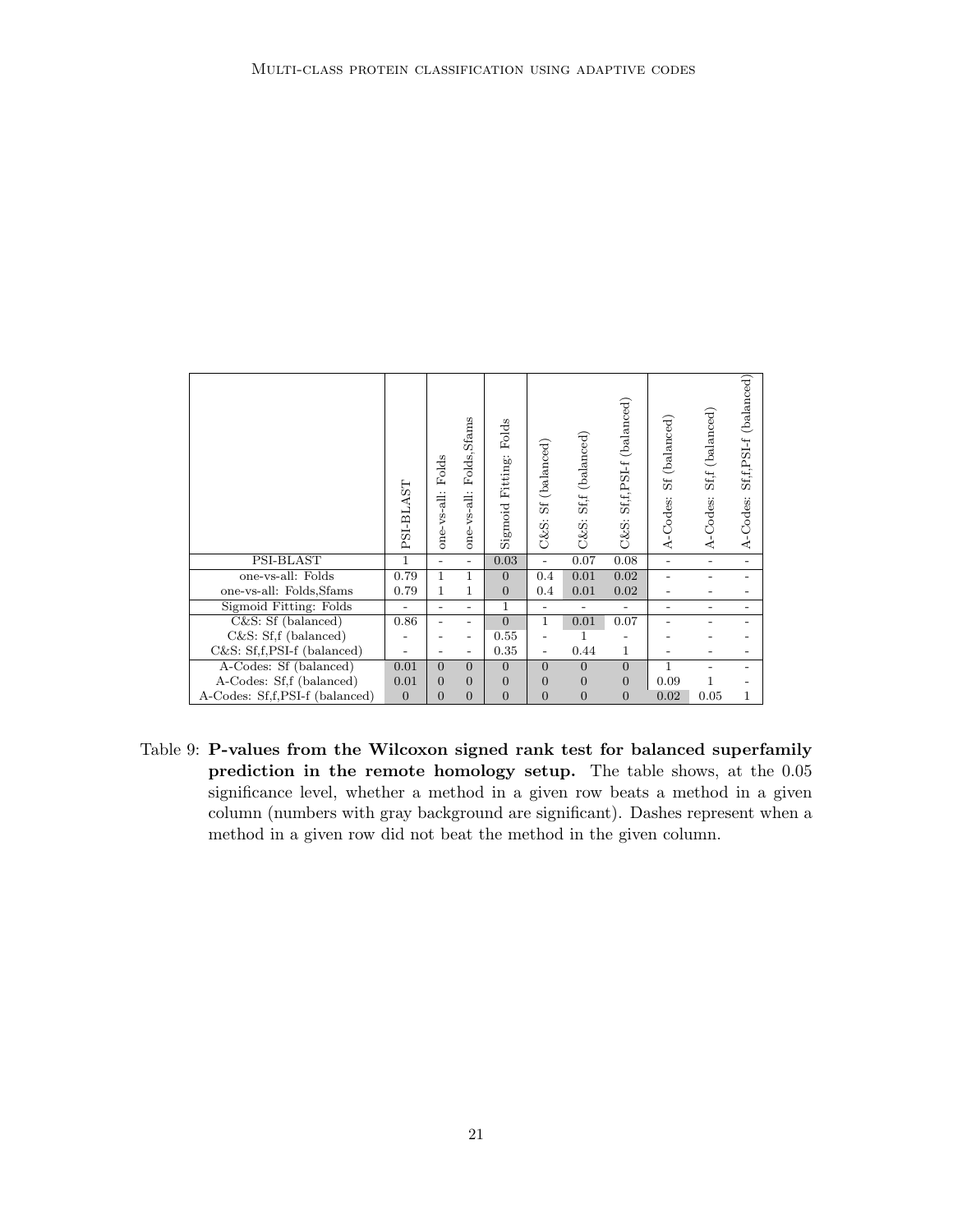|                            | PSI-BLAST | Folds<br>one-vs-all: | Folds, Sfams<br>one-vs-all: | Folds<br>Fitting:<br>Sigmoid | (balanced)<br>$\mathbb{E}$<br>C&S: | Sf (balanced)<br>Ĺ.<br>$C\&S$ : | (balanced)<br>$\operatorname{Sf}_i$<br>匤<br>$C\&S$ : | (balanced)<br>国<br>A-Codes: | F,Sf (balanced)<br>A-Codes: | (balanced)<br>$\mathbf{F},\mathbf{S}\mathbf{f},\mathbf{f}$<br>A-Codes: |
|----------------------------|-----------|----------------------|-----------------------------|------------------------------|------------------------------------|---------------------------------|------------------------------------------------------|-----------------------------|-----------------------------|------------------------------------------------------------------------|
| PSI-BLAST                  | 1         | 0.95                 | 0.95                        | 0.34                         | $\overline{a}$                     | 0.34                            | 0.73                                                 |                             |                             |                                                                        |
| one-vs-all: Folds          |           | 1                    | 1                           | 0.39                         | $\overline{a}$                     | 0.34                            |                                                      |                             |                             |                                                                        |
| one-vs-all: Folds, Sfams   |           | 1                    | $\mathbf{1}$                | 0.39                         | $\overline{\phantom{0}}$           | 0.34                            |                                                      |                             |                             |                                                                        |
| Sigmoid Fitting: Folds     |           |                      |                             | 1                            | -                                  |                                 |                                                      |                             |                             |                                                                        |
| $C&S: F$ (balanced)        | 0.04      | 0.05                 | 0.05                        | 0.01                         | $\mathbf{1}$                       | 0.01                            | 0.04                                                 | 0.84                        | 0.67                        |                                                                        |
| $C&S: F,Sf$ (balanced)     |           |                      |                             | $\mathbf{1}$                 |                                    | 1                               |                                                      |                             |                             |                                                                        |
| $C&S: F,Sf,f$ (balanced)   |           | 0.78                 | 0.78                        | 0.38                         | $\overline{\phantom{0}}$           | 0.39                            | 1                                                    |                             |                             |                                                                        |
| $A-Codes: F (balanced)$    | 0.12      | 0.01                 | 0.01                        | 0.01                         | -                                  | 0.02                            | 0.13                                                 | $\mathbf{1}$                |                             |                                                                        |
| A-Codes: F,Sf (balanced)   | 0.02      | $\mathbf{0}$         | $\theta$                    | $\overline{0}$               |                                    | 0.01                            | 0.03                                                 | 0.03                        | 1                           |                                                                        |
| A-Codes: F,Sf,f (balanced) | 0.01      | $\overline{0}$       | $\overline{0}$              | $\overline{0}$               | 0.43                               | 0.01                            | 0.02                                                 | 0.01                        | 0.09                        | 1                                                                      |

Table 10: P-values from the Wilcoxon signed rank test for balanced fold prediction in the remote homology setup. The table shows, at the 0.05 significance level, whether a method in a given row beats a method in a given column (numbers with gray background are significant). Dashes represent when a method in a given row did not beat the method in the given column.

|                            | PSI-BLAST      | Folds<br>one-vs-all: | Folds, Sfams<br>one-vs-all: | Folds<br>Fitting:<br>Sigmoid | (balanced)<br>匤<br>$C\&S:$ | F,Sf (balanced)<br>C&S: | F,Sf,f (balanced)<br>C&S: | (balanced)<br>国<br>A-Codes: | (balanced)<br>5f<br>国<br>A-Codes: | F,Sf,f (balanced)<br>A-Codes: |
|----------------------------|----------------|----------------------|-----------------------------|------------------------------|----------------------------|-------------------------|---------------------------|-----------------------------|-----------------------------------|-------------------------------|
| PSI-BLAST                  | 1              |                      |                             |                              |                            |                         | $\overline{\phantom{0}}$  | $\overline{\phantom{0}}$    |                                   |                               |
| one-vs-all: Folds          | 0.16           | $\mathbf{1}$         | 1                           | 0.92                         |                            |                         |                           |                             |                                   |                               |
| one-vs-all: Folds, Sfams   | 0.16           | $\mathbf{1}$         | $\mathbf{1}$                | 0.92                         |                            |                         |                           |                             |                                   |                               |
| Sigmoid Fitting: Folds     | 0.36           |                      |                             | $\mathbf{1}$                 |                            |                         |                           |                             |                                   |                               |
| $C&S: F$ (balanced)        | $\overline{0}$ | 0.01                 | 0.01                        | 0.01                         | 1                          | 0.03                    | $\overline{0}$            | 0.12                        | 0.19                              | 0.21                          |
| $C&S: F,Sf$ (balanced)     | 0.16           | 0.58                 | 0.58                        | 0.49                         |                            | 1                       | 0.24                      |                             |                                   |                               |
| $C&S: F,Sf,f$ (balanced)   | 0.7            | 0.66                 | 0.66                        | 0.96                         |                            |                         | 1                         |                             |                                   |                               |
| A-Codes: F (balanced)      | $\overline{0}$ | $\theta$             | $\theta$                    | 0.01                         | $\overline{\phantom{0}}$   | 0.21                    | 0.02                      | $\mathbf{1}$                |                                   |                               |
| A-Codes: F,Sf (balanced)   | $\overline{0}$ | $\overline{0}$       | $\overline{0}$              | 0.01                         |                            | 0.17                    | 0.03                      | 0.81                        | 1                                 |                               |
| A-Codes: F,Sf,f (balanced) | $\mathbf{0}$   | $\overline{0}$       | $\overline{0}$              | 0.01                         |                            | 0.12                    | 0.03                      | 0.73                        | 0.52                              |                               |

Table 11: P-values from the Wilcoxon signed rank test for balanced fold recognition. The table shows, at the 0.05 significance level, whether a method in a given row beats a method in a given column (numbers with gray background are significant). Dashes represent when a method in a given row did not beat the method in the given column.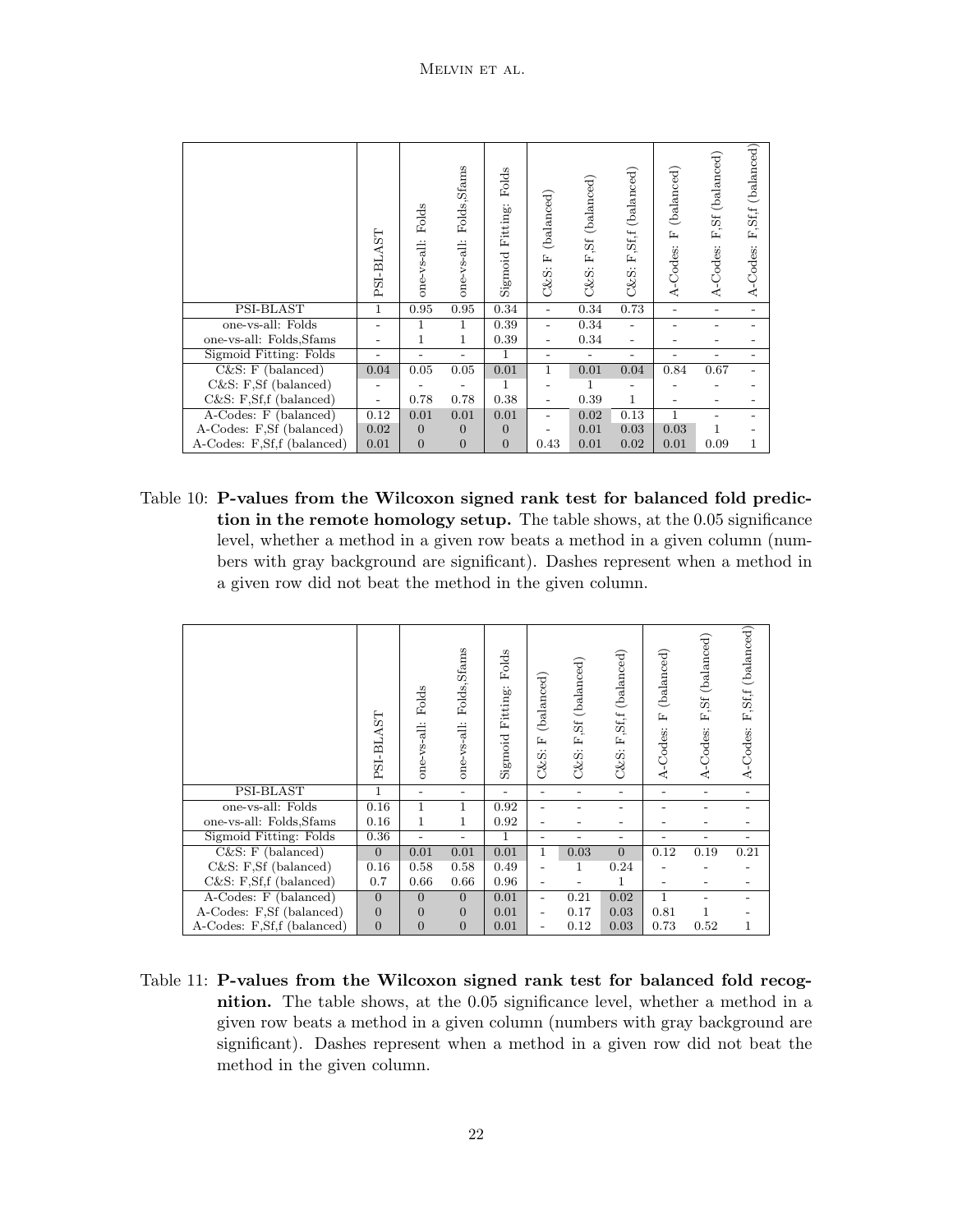We find that the new update rules consistently and significantly improve performance for both remote homology prediction tasks when evaluated in terms of classification error, with the most dramatic improvements occurring when training the perceptron using balanced loss in the remote homology fold prediction task. The same performance improvement is true when measured in terms of balanced error for the remote homology fold prediction task; however, for remote homology superfamily prediction, the improvement in balanced error only holds when the perceptron is also trained with balanced error.

In the case of fold recognition, previous results indicate that the subclass code elements are less useful, so we expect that update rules which respect the code structure may be less effective. Indeed, we get mixed results here, with a neutral or slightly weakening effect when the perceptrons are trained using classification loss. However, even for fold recognition, the new update rules significantly improve classification error when the perceptrons are trained using balanced loss.

## 5. Discussion

We have presented a novel and effective method for multi-class classification that uses the ranking perceptron to learn a reweighting of components of output vectors. Our application domain is the highly multi-class protein structural classification problem, where there are typically hundreds of classes arranged in a hierarchical taxonomy. In this domain, we focus on two difficult subproblems: remote homology detection and fold recognition. We exploit hierarchical information in this problem by training one-vs-the-rest SVM classifiers to recognize classes at different levels of the hierarchy and using these classifiers to define different components of the output vectors. We then use fixed binary codes to represent the hierarchy of labels associated with each class, and we adapt our output vector embedding in order to improve classification relative to these fixed codes.

Unlike the results of a recent empirical study of multi-class classification algorithms that used smaller "toy data sets" (Rifkin and Klautau, 2004), we find that we can significantly outperform one-vs-all in our problem setting. We also convincingly beat PSI-BLAST, which is a widely-used alignment-based method for detecting relationships between protein sequences.

Many authors have presented "output code" methods for multi-class classification. We compare our approach to a perceptron version of the recent Crammer-Singer code-learning approach, which seeks to learn a mapping from the vector of prediction scores for an input example to the vector of output classes. We find that when there are a smaller number of classes and when relatively few code elements are used, the Crammer-Singer method can tie or slightly outperform (but not statistically significantly) our adaptive code approach. However, as the number of code elements grows, Crammer-Singer performance deteriorates, often giving much poorer results than one-vs all, while our performance continues to improve. Therefore, as we add more base classifiers, we can almost always beat the best Crammer-Singer result. Moreover, we also present results using modified update rules for the ranking perceptron which take into consideration multi-class predictions that lead to the same loss. These update rules, called the friend/foe and mean friend/foe updates, lead to small but significant performance advantages across multiple experiments.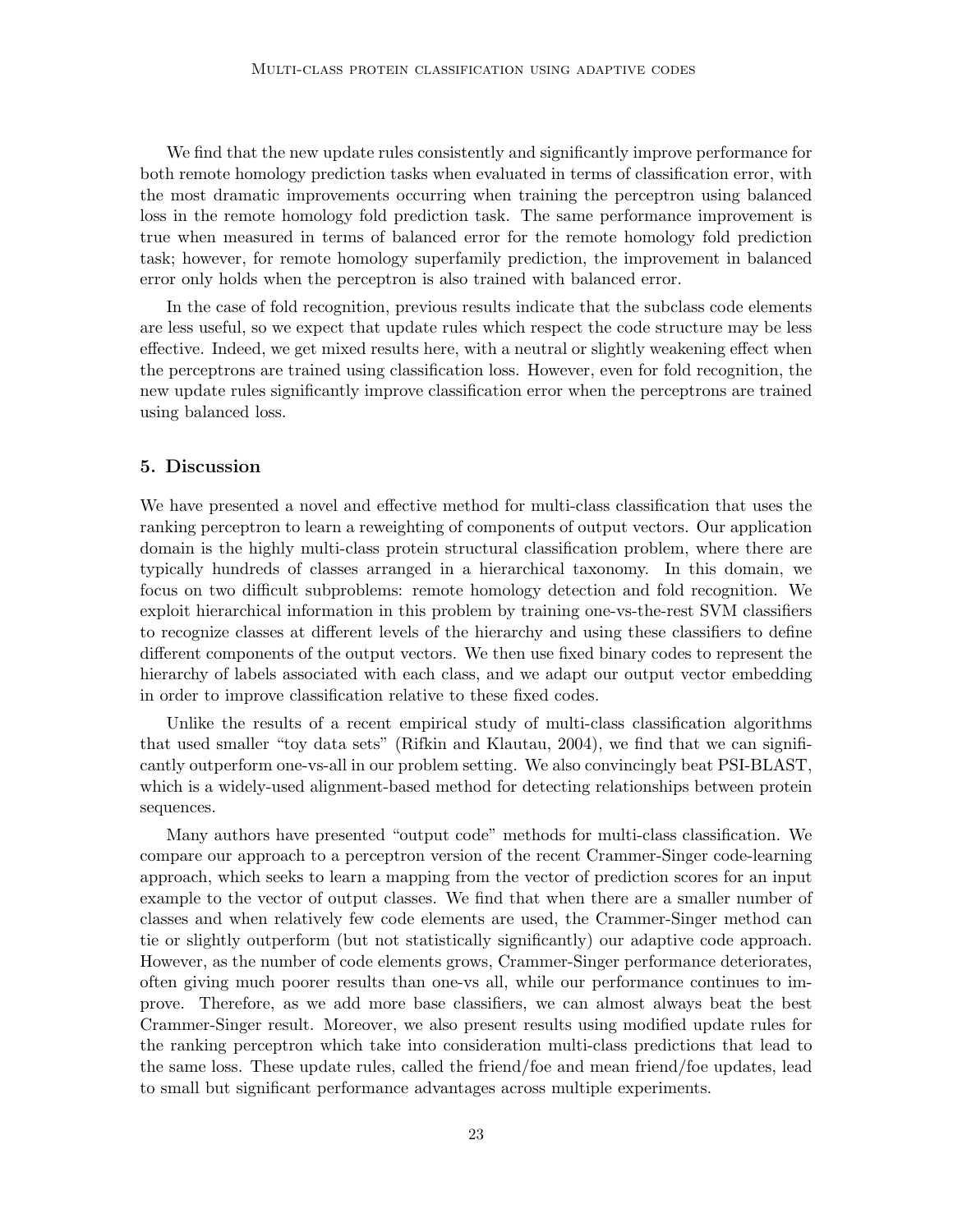### Melvin et al.

A large body of recent work has focused on finding good representations for the inputs in the protein classification problem, in particular in the form of novel string kernels for protein sequence data. Our current study focuses on the complementary problem of adapting the embedding of the *outputs*. Our experimental results provide a promising indication that new kernel methods combined with novel multi-class "output space" algorithms can truly achieve state-of-the-art performance in a large-scale multi-class protein classification setting.

As we scale to the full-scale protein classification problem, with on the order of 1000 folds, one issue with our approach is limited coverage: for many small SCOP folds, there are not enough labeled sequences to train an SVM fold detector. In ongoing work, we are considering two strategies for increasing coverage. First, there is a standard method for increasing the positive training set size in this problem, namely using PSI-BLAST or another alignment-based method to pull in additional sequences from the non-redundant database that are homologous to the known fold members. Adding domain homologs creates a larger, if biased, training set, and one could investigate the trade-off between coverage and multi-class accuracy as one applies this strategy to very small classes. Second, we are investigating a strategy of "punting" from one prediction method to another based on a prediction score threshold. The goal is to combine a method with weaker performance but full coverage, such as PSI-BLAST, with a higher accuracy method with reduced coverage, such as SVM adaptive codes, to produce a hybrid method with full coverage that in general outperforms both component methods. Details and results of this approach will be reported elsewhere.

## Acknowledgments

We would like to thank Thorsten Joachims for helpful suggestions on the implementation of SVM-Struct and Asa Ben-Hur for helpful comments on the manuscript. This work was supported by NSF grant EIA-0312706 and NIH grant GM74257 and by the NIH Roadmap Initiative, National Centers for Biomedical Computing Grant 1U54CA121852.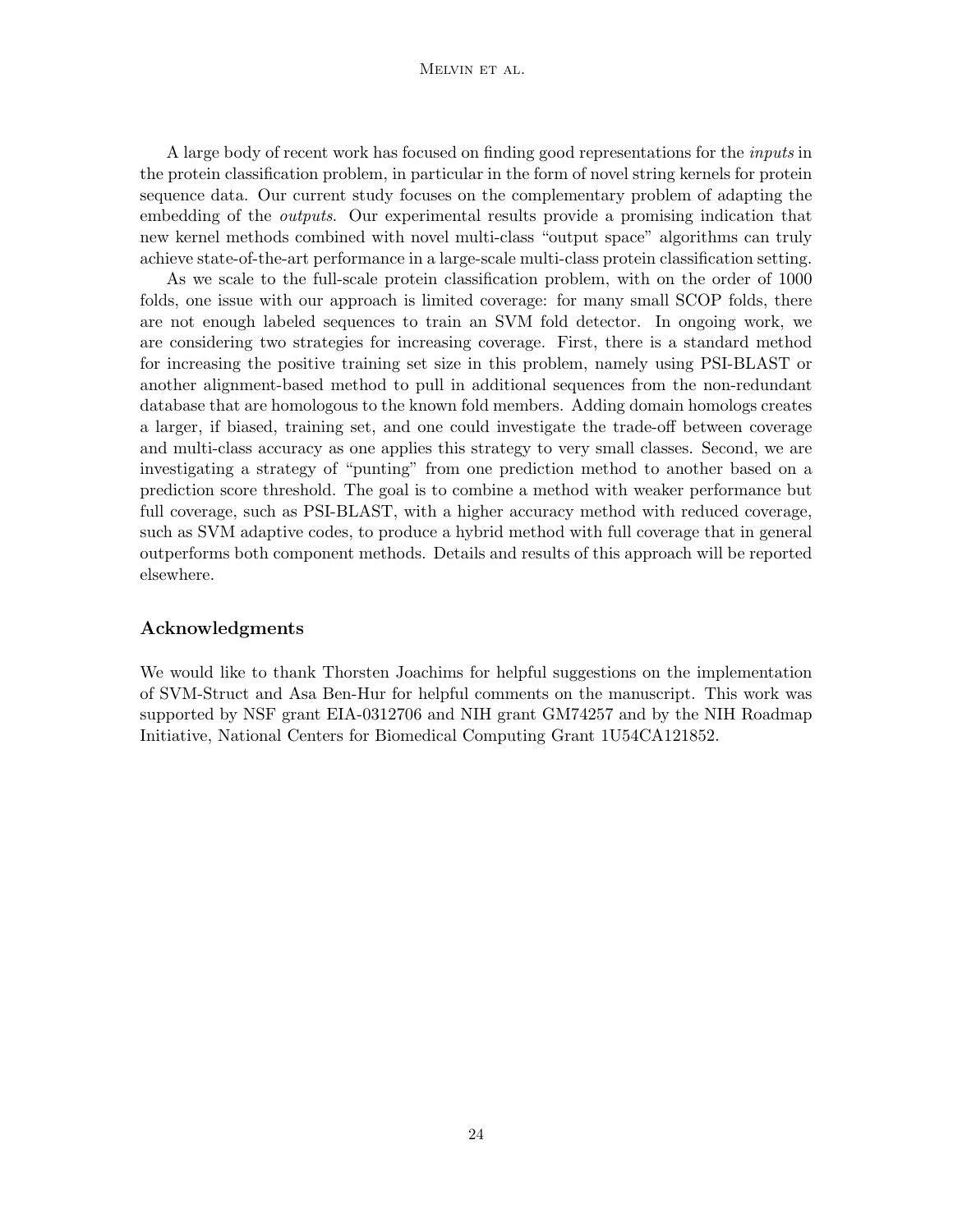## References

- Erin L. Allwein, Robert E. Schapire, and Yoram Singer. Reducing multiclass to binary: A unifying approach for margin classifiers. In *Proceedings of the 17th International Confer*ence on Machine Learning, pages 9–16. Morgan Kaufmann, San Francisco, CA, 2000.
- Stephen F. Altschul, Warren Gish, Webb Miller, Eugene W. Myers, and David J. Lipman. A basic local alignment search tool. Journal of Molecular Biology, 215(3):403–410, 1990.
- Stephen F. Altschul, Thomas L. Madden, Alejandro A. Schaffer, Jinghui Zhang, Zheng Zhang, Webb Miller, and David J. Lipman. Gapped BLAST and PSI-BLAST: A new generation of protein database search programs. Nucleic Acids Research, 25:3389–3402, 1997.
- Zafer Barutcuoglu, Robert E. Schapire, and Olga G. Troyanskaya. Hierarchical multi-label prediction of gene function. Bioinformatics, 22(7):830–836, 2006.
- Asa Ben-Hur and Douglas Brutlag. Remote homology detection: a motif based approach. Proceedings of the Eleventh International Conference on Intelligent Systems for Molecular Biology, 19 suppl 1:i26–i33, 2003.
- Léon Bottou, Yann LeCun, and Yoshua Bengio. Global training of document processing systems using graph transformer networks. In Proc. of Computer Vision and Pattern Recognition, pages 490–494, Puerto-Rico, 1997. IEEE.
- Steven E. Brenner, Patrice Koehl, and Michael Levitt. The ASTRAL compendium for sequence and structure analysis. Nucleic Acids Research, 28:254–256, 2000.
- Nicolò Cesa-Bianchi, Claudio Gentile, and Luca Zaniboni. Incremental algorithms for hierarchical classification. Journal of Machine Learning Research, 7:31–54, 2006.
- Michael Collins. Discriminative reranking for natural language parsing. In *Proceedings* of the 17th International Conference on Machine Learning, pages 175 – 182. Morgan Kaufmann, San Francisco, CA, 2000.
- Michael Collins and Nigel Duffy. New ranking algorithms for parsing and tagging: Kernels over discrete structures, and the voted perceptron. Proceedings of the 40th Annual Meeting of the Association for Computational Linguistics, pages 263–270, 2002.
- Koby Crammer and Yoram Singer. On the learnability and design of output codes for multiclass problems. In Computational Learning Theory, pages 35–46, 2000.
- Koby Crammer and Yoram Singer. On the algorithmic implementation of multiclass kernelbased vector machines. Journal Machine Learning Research, 2:265–292, 2002. ISSN 1533-7928.
- Ofer Dekel, Joseph Keshet, and Yoram Singer. Large margin hierarchical classification. In Proceedings of the 21st International Conference on Machine Learning, 2004.
- Thomas G. Dietterich and Ghulum Bakiri. Solving multiclass learning problems via errorcorrecting output codes. Journal of Artificial Intelligence Research, 2:263–286, 1995.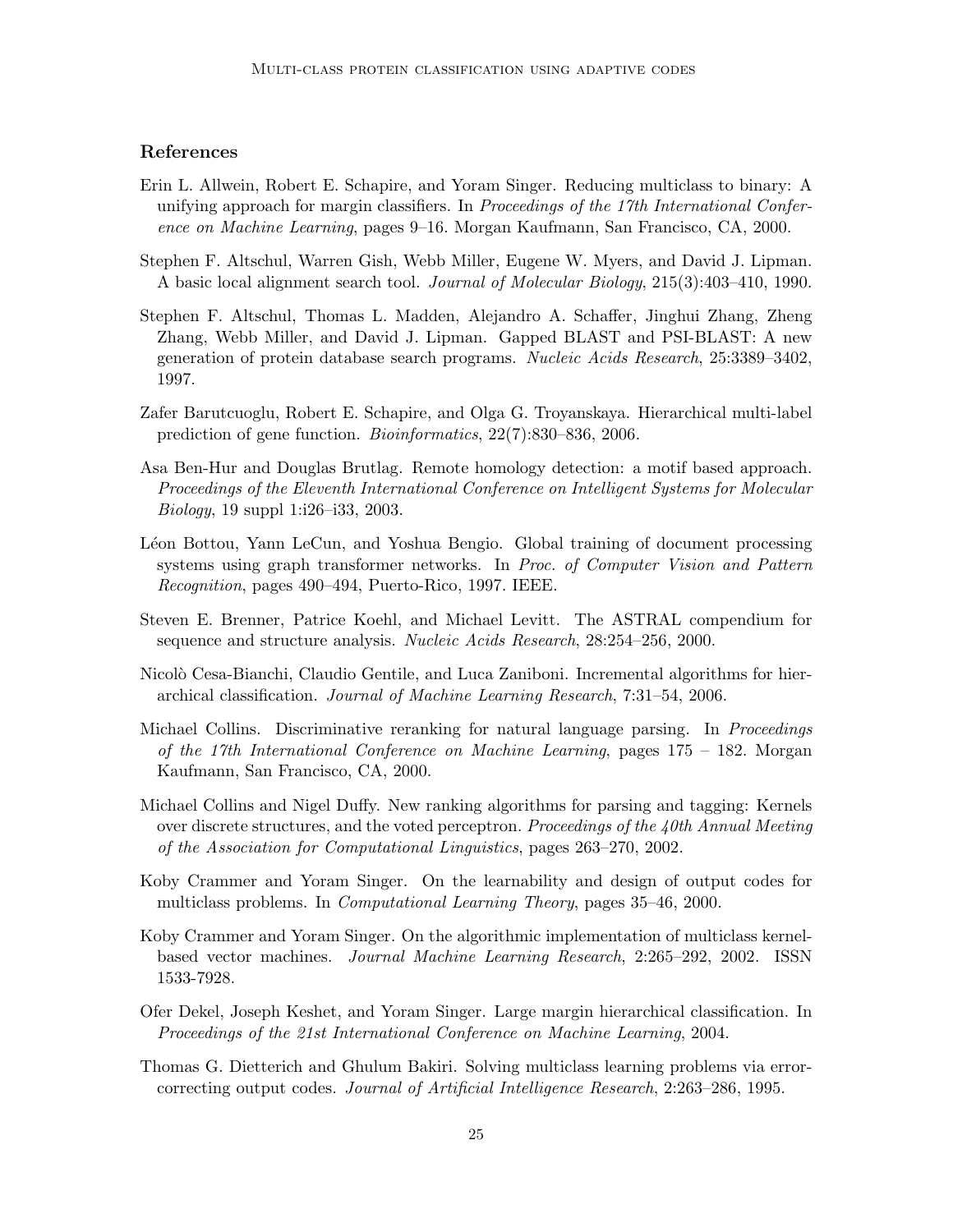- Yoav Freund and Robert E. Schapire. Large margin classification using the perceptron algorithm. *Machine Learning*,  $37(3):277 - 296$ , 1999.
- Mark Girolami and Simon Rogers. Variational bayesian multinomial probit regression with gaussian process priors. Neural Computation, 18(8):1790–1817, 2006.
- Chih-Wei Hsu and Chih-Jen Lin. A comparison of methods for multiclass support vector machines. Neural Networks, IEEE Transactions on, 13(2):415–425, 2002.
- Eugene Ie, Jason Weston, William Stafford Noble, and Christina Leslie. Multi-class protein fold recognition using adaptive codes. Proceedings of the 22nd International Conference on Machine Learning, 2005.
- Tommi Jaakkola, Mark Diekhans, and David Haussler. A discriminative framework for detecting remote protein homologies. Journal of Computational Biology, 7(1–2):95–114, 2000.
- Anders Krogh, Michael Brown, I. Saira Mian, Kimmen Sjölander, and David Haussler. Hidden markov models in computational biology: Applications to protein modeling. Journal of Molecular Biology, 235:1501–1531, 1994.
- Rui Kuang, Eugene Ie, Ke Wang, Kai Wang, Mahira Siddiqi, Yoav Freund, and Christina Leslie. Profile kernels for detecting remote protein homologs and discriminative motifs. Journal of Bioinformatics and Computational Biology, 2005. To appear.
- Yann LeCun and Fu Jie Huang. Loss functions for discriminative training of energy-based models. In Proceedings of the 10th International Workshop on Artificial Intelligence and Statistics, 2005.
- Christina Leslie, Eleazar Eskin, and William S. Noble. The spectrum kernel: A string kernel for SVM protein classification. Proceedings of the Pacific Biocomputing Symposium, pages 564–575, 2002a.
- Christina Leslie, Eleazar Eskin, Jason Weston, and William S. Noble. Mismatch string kernels for SVM protein classification. Advances in Neural Information Processing Systems 15, pages 1441–1448, 2002b.
- Christina Leslie, Eleazar Eskin, Adiel Cohen, Jason Weston, and William S. Noble. Mismatch string kernels for discriminative protein classification. Bioinformatics, 20(4):467– 476, 2004.
- Li Liao and William S. Noble. Combining pairwise sequence similarity and support vector machines for remote protein homology detection. Proceedings of the 6th Annual International Conference on Research in Computational Molecular Biology, pages 225–232, 2002.
- Hsuan-Tien Lin, Chih-Jen Lin, and Ruby C. Weng. A note on platt's probabilistic outputs for support vector machines. Technical report, Department of Computer Science and Information Engineering, National Taiwan University, 2003.